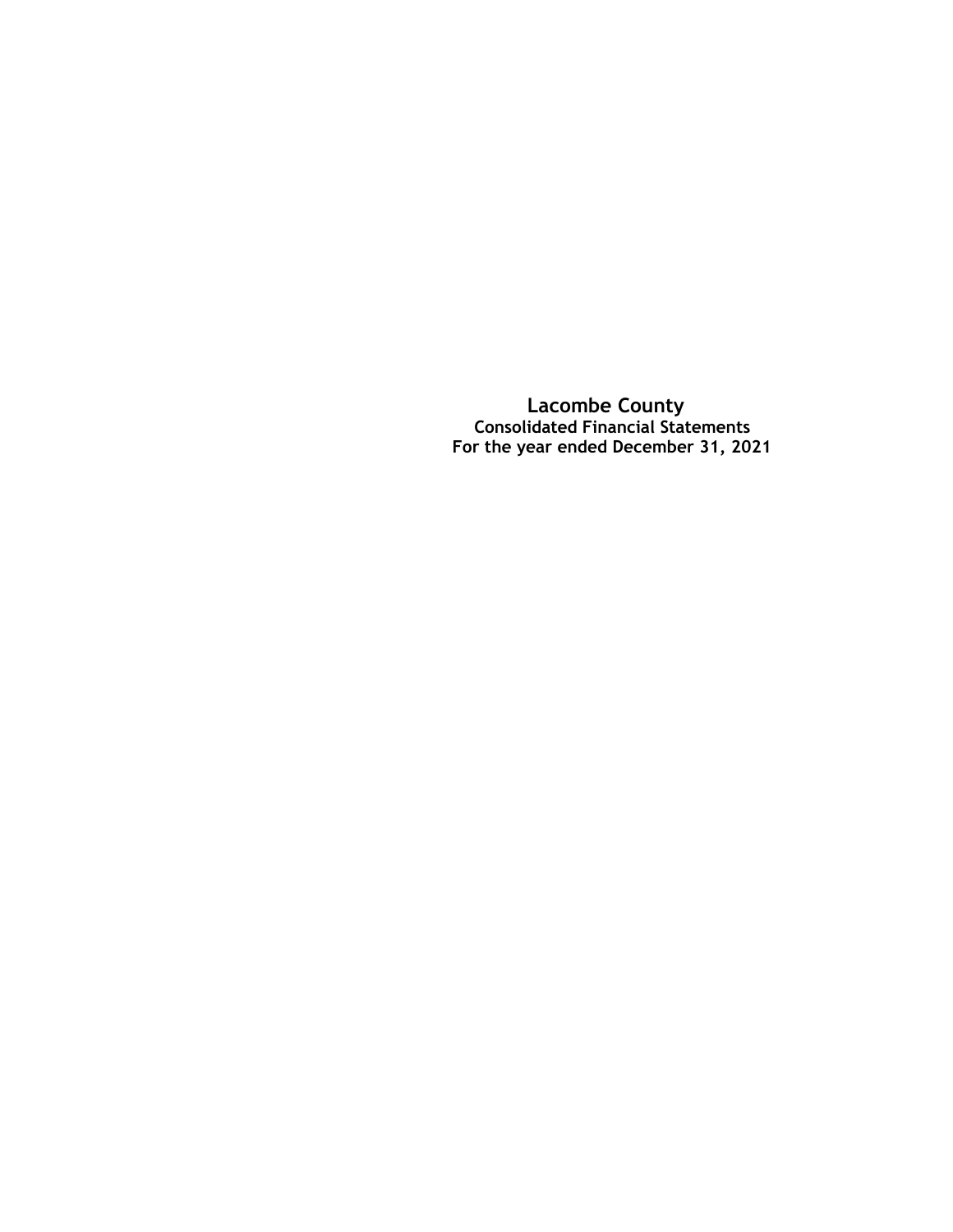### **Lacombe County Consolidated Financial Statements For the year ended December 31, 2021**

|                                                          | Contents |
|----------------------------------------------------------|----------|
| Independent Auditors' Report                             |          |
| <b>Consolidated Financial Statements</b>                 |          |
| <b>Consolidated Statement of Financial Position</b>      | 3        |
| <b>Consolidated Statement of Operations</b>              | 4        |
| Consolidated Statement of Change in Net Financial Assets | 5        |
| <b>Consolidated Statement of Cash Flows</b>              | 6        |
| Summary of Significant Accounting Policies               | 7 - 9    |
| Notes to the Consolidated Financial Statements           | 11 - 31  |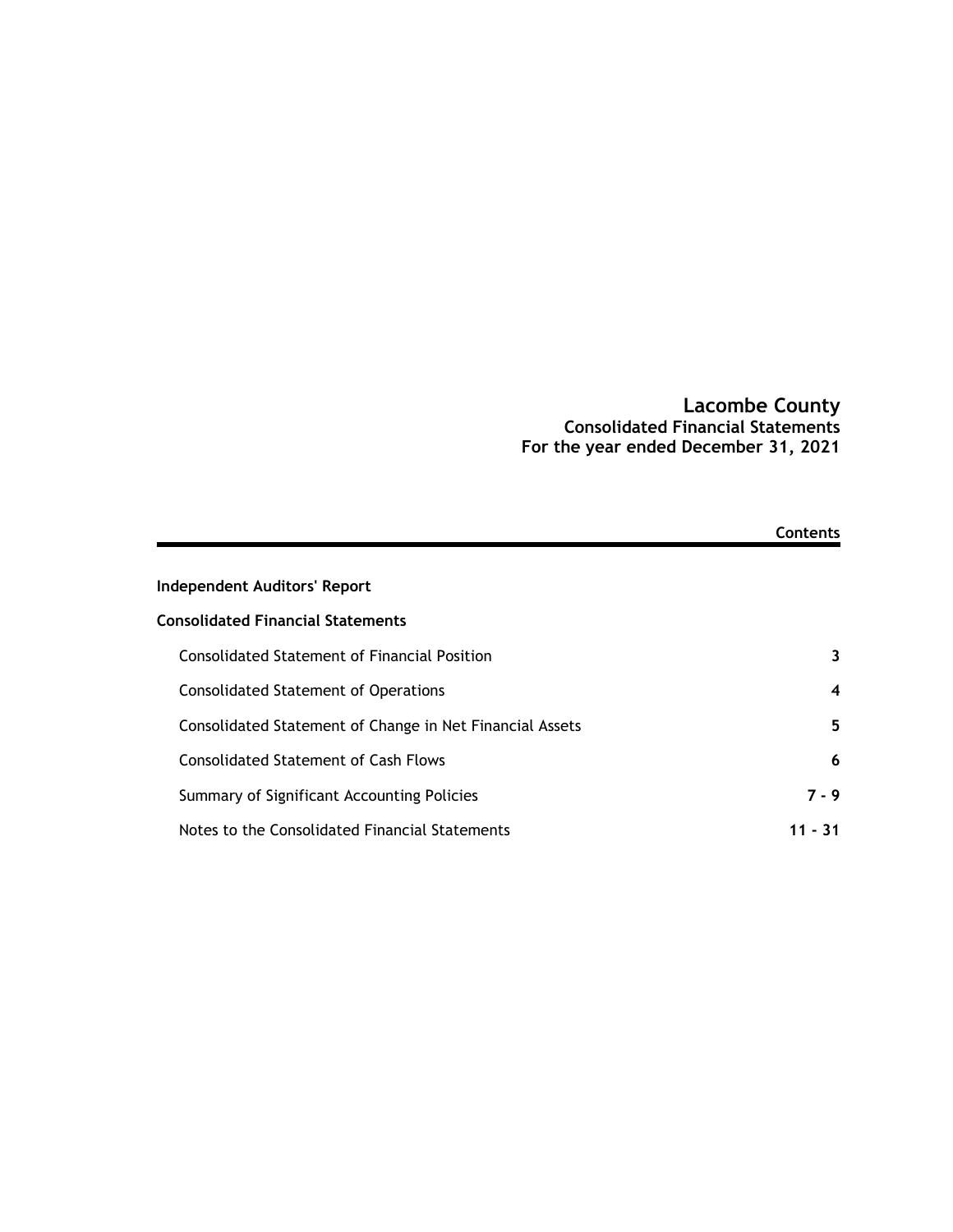

Tel: 403 342 2500 Fax: 403 343 3070 **www.bdo.ca**

BDO Canada LLP 179D Leva Avenue Suite 100 Red Deer County AB T4E 1B9

# **Independent Auditor's Report**

**To the Members of Council of Lacombe County**

#### **Opinion**

We have audited the consolidated financial statements of Lacombe County and its controlled or owned organizations (the Group), which comprise the consolidated statement of financial position as at December 31, 2021, and the consolidated statement of operations, consolidated statement of changes in net financial assets, and consolidated statement of cash flows for the year then ended, and notes to the consolidated financial statements, including a summary of significant accounting policies.

In our opinion, the accompanying consolidated financial statements present fairly, in all material respects, the consolidated financial position of the Group as at December 31, 2021 and its consolidated results of operations, its consolidated change in net financial assets, and its consolidated cash flows for the year then ended in accordance with Public Sector Accounting Standards.

#### **Basis for Opinion**

We conducted our audit in accordance with Canadian generally accepted auditing standards. Our responsibilities under those standards are further described in the Auditor's Responsibilities for the Audit of the Financial Statements section of our report. We are independent of the Group in accordance with the ethical requirements that are relevant to our audit of the consolidated financial statements in Canada, and we have fulfilled our other ethical responsibilities in accordance with these requirements. We believe that the audit evidence we have obtained is sufficient and appropriate to provide a basis for our opinion.

**Responsibilities of Management and Those Charged with Governance for the Consolidated Financial Statements**

Management is responsible for the preparation and fair presentation of these consolidated financial statements in accordance with Public Sector Accounting Standards, and for such internal control as management determines is necessary to enable the preparation of financial statements that are free from material misstatement, whether due to fraud or error.

In preparing the consolidated financial statements, management is responsible for assessing the Group's ability to continue as a going concern, disclosing, as applicable, matters related to going concern and using the going concern basis of accounting unless management either intends to liquidate the Group or to cease operations, or has no realistic alternative but to do so.

Those charged with governance are responsible for overseeing the Group's financial reporting process.

**Auditor's Responsibilities for the Audit of the Consolidated Financial Statements**

Our objectives are to obtain reasonable assurance about whether the consolidated financial statements as a whole are free from material misstatement, whether due to fraud or error, and to issue an auditor's report that includes our opinion. Reasonable assurance is a high level of assurance, but is not a guarantee that an audit conducted in accordance with Canadian generally accepted auditing standards will always detect a material misstatement when it exists. Misstatements can arise from fraud or error and are considered material if, individually or in the aggregate, they could reasonably be expected to influence the economic decisions of users taken on the basis of these financial statements.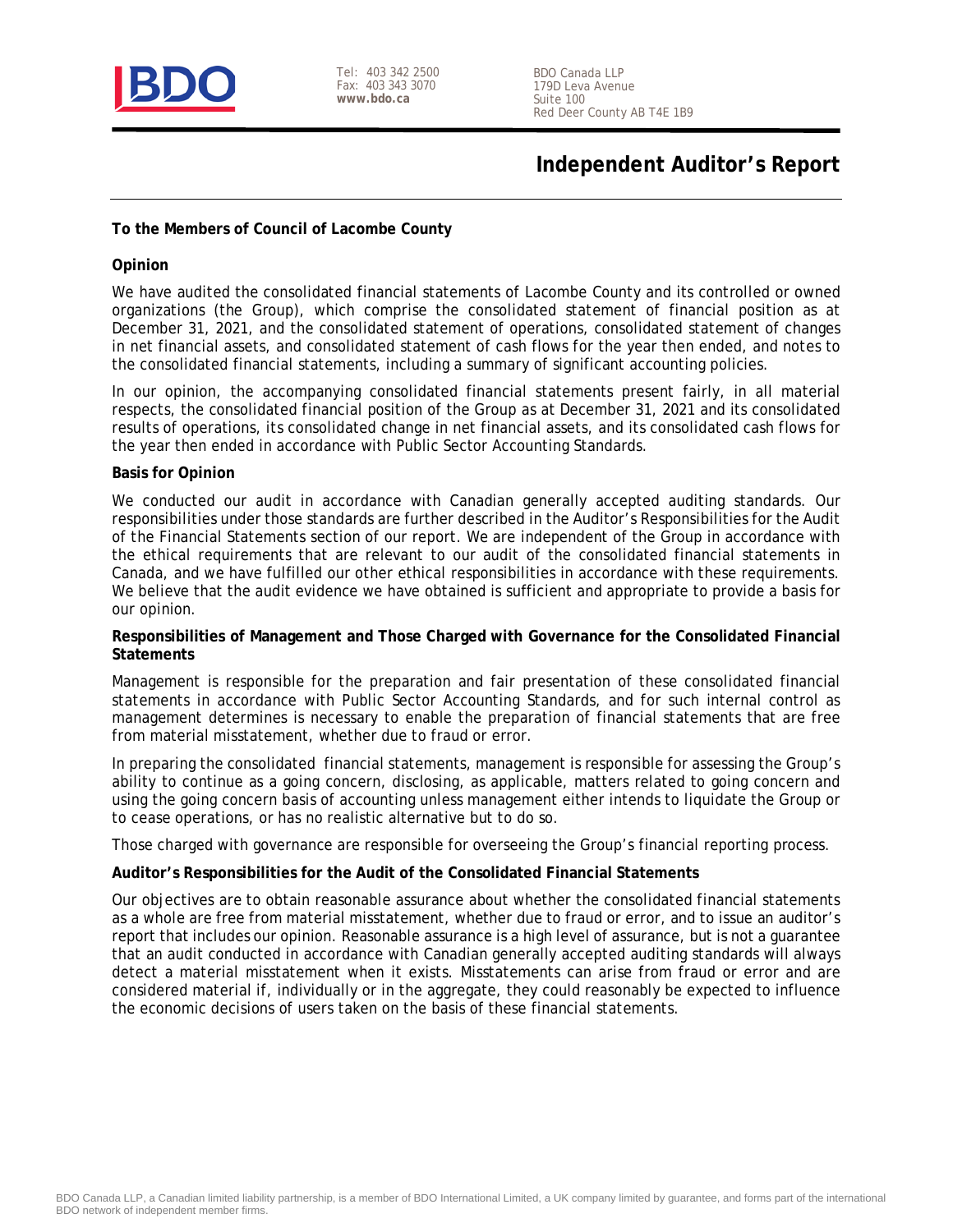As part of an audit in accordance with Canadian generally accepted auditing standards, we exercise professional judgment and maintain professional skepticism throughout the audit. We also:

- Identify and assess the risks of material misstatement of the consolidated financial statements, whether due to fraud or error, design and perform audit procedures responsive to those risks, and obtain audit evidence that is sufficient and appropriate to provide a basis for our opinion. The risk of not detecting a material misstatement resulting from fraud is higher than for one resulting from error, as fraud may involve collusion, forgery, intentional omissions, misrepresentations, or the override of internal control.
- Obtain an understanding of internal control relevant to the audit in order to design audit procedures that are appropriate in the circumstances, but not for the purpose of expressing an opinion on the effectiveness of the Group's internal control.
- Evaluate the appropriateness of accounting policies used and the reasonableness of accounting estimates and related disclosures made by management.
- Conclude on the appropriateness of management's use of the going concern basis of accounting and, based on the audit evidence obtained, whether a material uncertainty exists related to events or conditions that may cast significant doubt on the Group's ability to continue as a going concern. If we conclude that a material uncertainty exists, we are required to draw attention in our auditor's report to the related disclosures in the financial statements or, if such disclosures are inadequate, to modify our opinion. Our conclusions are based on the audit evidence obtained up to the date of our auditor's report. However, future events or conditions may cause the Group to cease to continue as a going concern.
- Evaluate the overall presentation, structure and content of the consolidated financial statements, including the disclosures, and whether the consolidated financial statements represent the underlying transactions and events in a manner that achieves fair presentation.
- Obtain sufficient appropriate audit evidence regarding the financial information of the entities or business activities within the Group to express an opinion on the consolidated financial statements. We are responsible for the direction, supervision and performance of the group audit. We remain solely responsible for our audit opinion.

We communicate with those charged with governance regarding, among other matters, the planned scope and timing of the audit and significant audit findings, including any significant deficiencies in internal control that we identify during our audit.

BDO Canada LLP

Chartered Professional Accountants Red Deer, Alberta April 28, 2022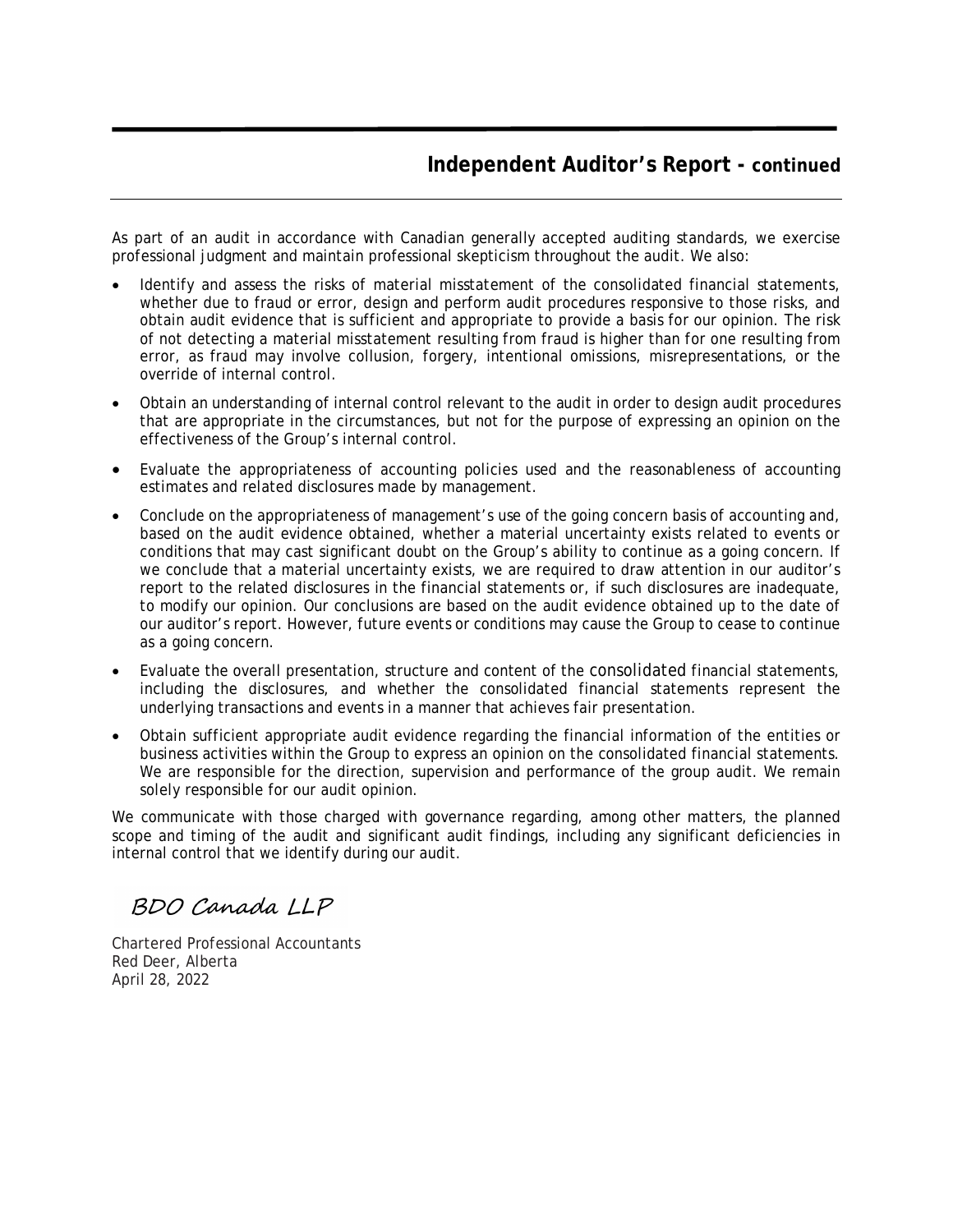| December 31                                           | 2021                        | 2020        |
|-------------------------------------------------------|-----------------------------|-------------|
| <b>Financial assets</b>                               |                             |             |
| Cash and cash equivalents (Note 1)                    | \$<br>$63,169,669$ \$       | 58,480,440  |
| Investments (Note 2)                                  | 19,608,197                  | 20,119,068  |
| Taxes receivable (Note 3)                             | 626,231                     | 573,290     |
| Accounts receivable (Note 4)                          | 9,337,864                   | 9,226,702   |
| Inventories for resale (Note 5)                       | 549,515                     | 436,567     |
|                                                       | 93,291,476                  | 88,836,067  |
| Liabilities                                           |                             |             |
| Accounts payable and accrued liabilities              | 3,775,874                   | 2,917,447   |
| Employee benefit obligation (Note 6)                  | 1,462,104                   | 1,180,201   |
| Deposit liabilities                                   | 1,268,898                   | 1,724,301   |
| Deferred revenue (Note 7)                             | 6,137,851                   | 6,910,252   |
|                                                       | 12,644,727                  | 12,732,201  |
| Net financial assets                                  | 80,646,749                  | 76,103,866  |
| <b>Non-financial assets</b>                           |                             |             |
| Tangible capital assets (Note 8)                      | 289,675,932                 | 297,432,533 |
| Prepaid expenses and inventories of supplies (Note 9) | 6,571,022                   | 6,445,060   |
|                                                       |                             |             |
|                                                       | 296,246,954                 | 303,877,593 |
| Accumulated surplus (Note 10)                         | \$376,893,703 \$379,981,459 |             |
| Contingencies and commitments (Note 19)               |                             |             |

# **Lacombe County Consolidated Statement of Financial Position**

**Contingencies and commitments** (Note 19) **Liability for contaminated sites** (Note 20) **Funds held in trust** (Note 21)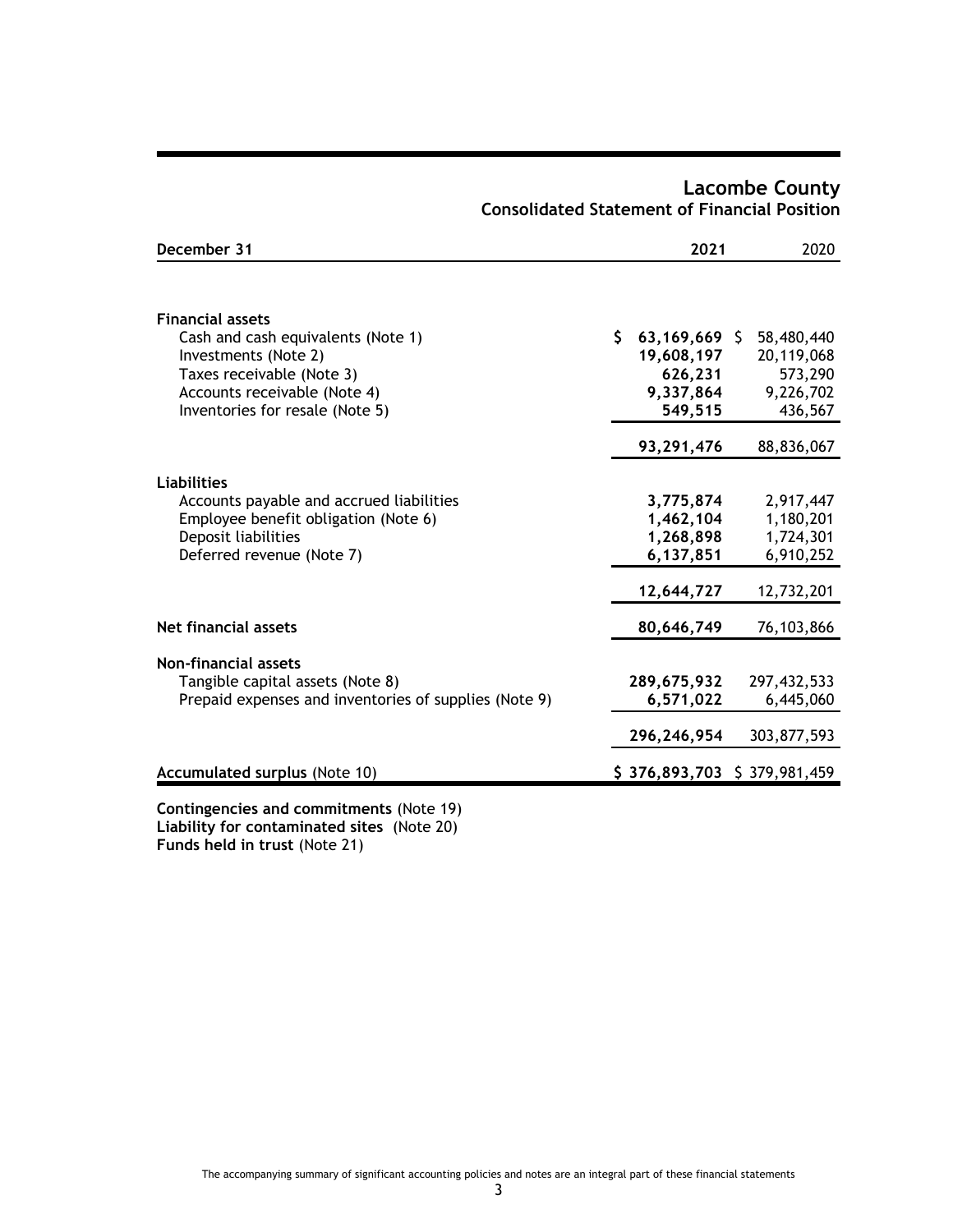**Lacombe County Consolidated Statement of Operations**

|                                                 |     | <b>Budget</b> |                                           |               |
|-------------------------------------------------|-----|---------------|-------------------------------------------|---------------|
| For the year ended December 31                  |     | 2021          | 2021                                      | 2020          |
|                                                 |     |               |                                           |               |
|                                                 |     |               |                                           |               |
| <b>Revenues</b>                                 |     |               |                                           |               |
| Taxation - net (Note 12)                        | \$. | 31,725,540 \$ | 31,710,900 \$                             | 31,423,528    |
| Taxation - other (Note 13)                      |     | 660,000       | 847,044                                   | 989,582       |
| Government transfers (Note 14)                  |     | 9,303,070     | 7,432,003                                 | 10,076,224    |
| Sales, user charges and costs recovered         |     | 2,366,930     | 2,470,781                                 | 2,196,467     |
| Sales to other governments                      |     | 1,443,890     | 1,434,858                                 | 1,516,541     |
| Permits, licenses, fines, penalties and rentals |     | 627,250       | 765,416                                   | 728,658       |
| Interest, royalties and patronage allocations   |     | 1,192,270     | 1,083,331                                 | 1,404,140     |
| Gain on sale of tangible capital assets         |     |               | 217,803                                   | 929,942       |
| Contributed assets                              |     |               |                                           | 498,911       |
| Development levies                              |     | 1,492,500     | 14,576                                    | 155,194       |
| Other                                           |     | 6,600         | 58,008                                    | 83,057        |
|                                                 |     |               |                                           |               |
|                                                 |     | 48,818,050    | 46,034,720                                | 50,002,244    |
|                                                 |     |               |                                           |               |
| Expenditures (Note 15)                          |     |               |                                           |               |
| General government                              |     | 5,775,045     | 5,240,223                                 | 6,037,180     |
| Protective services                             |     | 3,600,969     | 3,214,644                                 | 2,705,783     |
| <b>Transportation services</b>                  |     | 29,478,661    | 28,831,975                                | 29,852,846    |
| <b>Environmental services</b>                   |     | 2,584,485     | 2,861,737                                 | 3, 151, 763   |
| Cemetery                                        |     | 72,680        | 63,294                                    | 45,700        |
| Social and family services                      |     | 386,400       | 381,203                                   | 459,693       |
| Recreation and cultural services                |     | 5,140,621     | 4,545,905                                 | 4,374,069     |
| Planning and development                        |     | 987,450       | 1,121,278                                 | 844,600       |
| Agriculture services                            |     | 1,258,676     | 1,206,571                                 | 1,139,416     |
| Write-down of tangible capital assets           |     |               | 1,591,344<br>64,302                       | 2,671,771     |
| Loss on sale of tangible capital assets         |     |               |                                           | 70,218        |
|                                                 |     | 49,284,987    | 49, 122, 476                              | 51,353,039    |
|                                                 |     |               |                                           |               |
|                                                 |     |               |                                           |               |
| Deficiency of revenue over                      |     |               |                                           |               |
| expenditures                                    |     | (466, 937)    | (3,087,756)                               | (1, 350, 795) |
|                                                 |     |               |                                           |               |
| Accumulated surplus, beginning of year          |     | 379,981,459   | 379,981,459                               | 381, 332, 254 |
|                                                 |     |               |                                           |               |
| Accumulated surplus, end of year                |     |               | \$379,514,522 \$376,893,703 \$379,981,459 |               |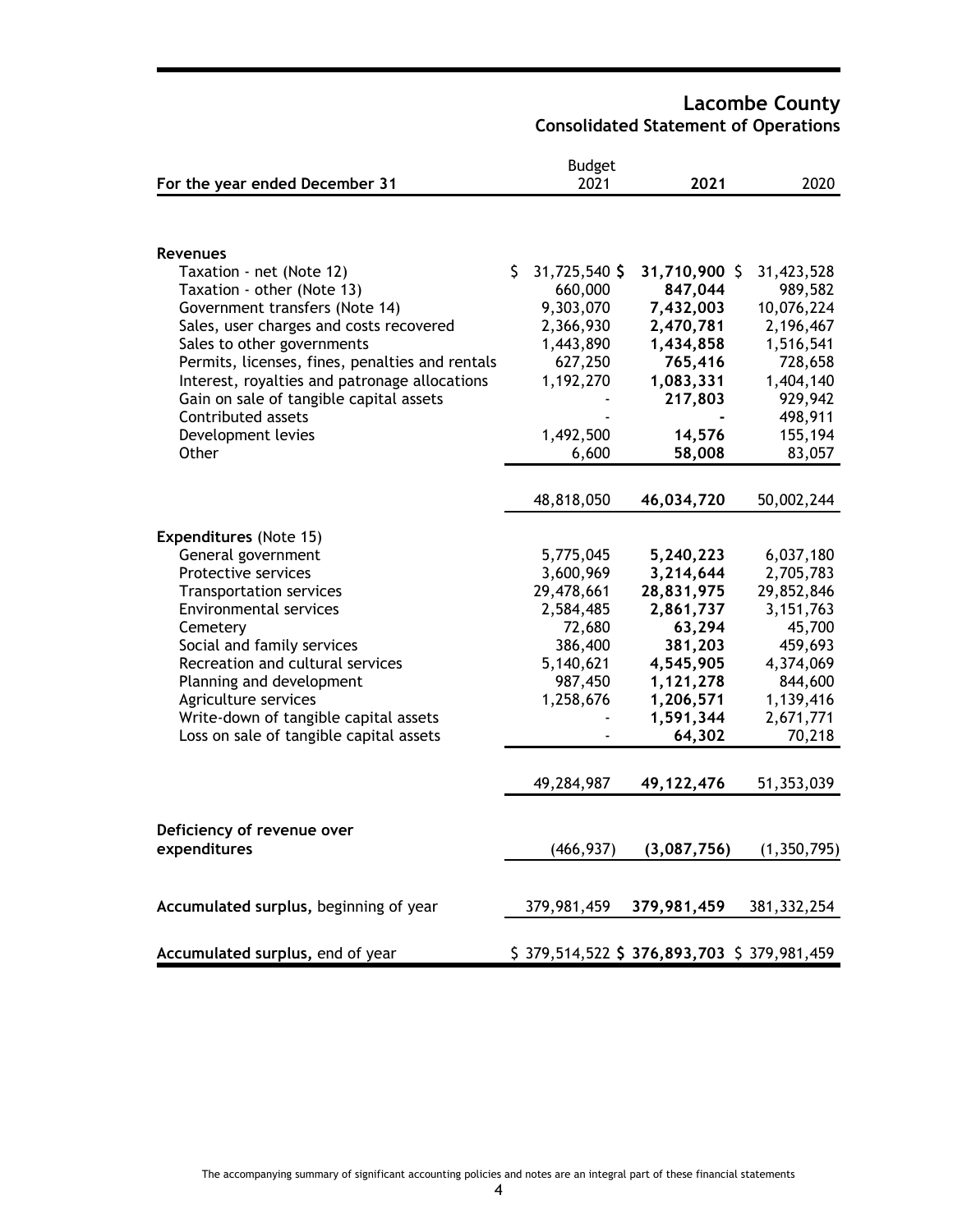# **Lacombe County Consolidated Statement of Change in Net Financial Assets**

|                                             |    | <b>Budget</b>   |                |                |
|---------------------------------------------|----|-----------------|----------------|----------------|
| For the year ended December 31              |    | 2021            | 2021           | 2020           |
|                                             |    |                 |                |                |
| Deficiency of revenue over expenditures     | \$ | $(466, 937)$ \$ | (3,087,756)    | (1, 350, 795)  |
| Acquisition of tangible capital assets      |    | (19, 981, 430)  | (16, 137, 209) | (27, 393, 353) |
| Acquisition of contributed assets           |    |                 |                | (498, 911)     |
| Amortization of tangible capital assets     |    | 22, 142, 177    | 22, 142, 177   | 23,307,730     |
| Gain on sale of tangible capital assets     |    |                 | (217, 803)     | (929, 942)     |
| Loss on sale of tangible capital assets     |    |                 | 64,302         | 70,218         |
| Proceeds on sale of tangible capital assets |    | 252,000         | 313,790        | 1,259,360      |
| Write-downs of tangible capital assets      |    |                 | 1,591,344      | 2,671,771      |
| Change in prepaid expenses and inventory    |    | 1,945,810       | 4,668,845      | (2,863,922)    |
| of supplies                                 |    | 25,970          | (125, 962)     | 304,209        |
| Net change in net financial assets          |    | 1,971,780       | 4,542,883      | (2, 559, 713)  |
| Net financial assets, beginning of year     |    | 76,103,866      | 76,103,866     | 78,663,579     |
| Net financial assets, end of year           | S. | 78,075,646 \$   | 80,646,749 \$  | 76,103,866     |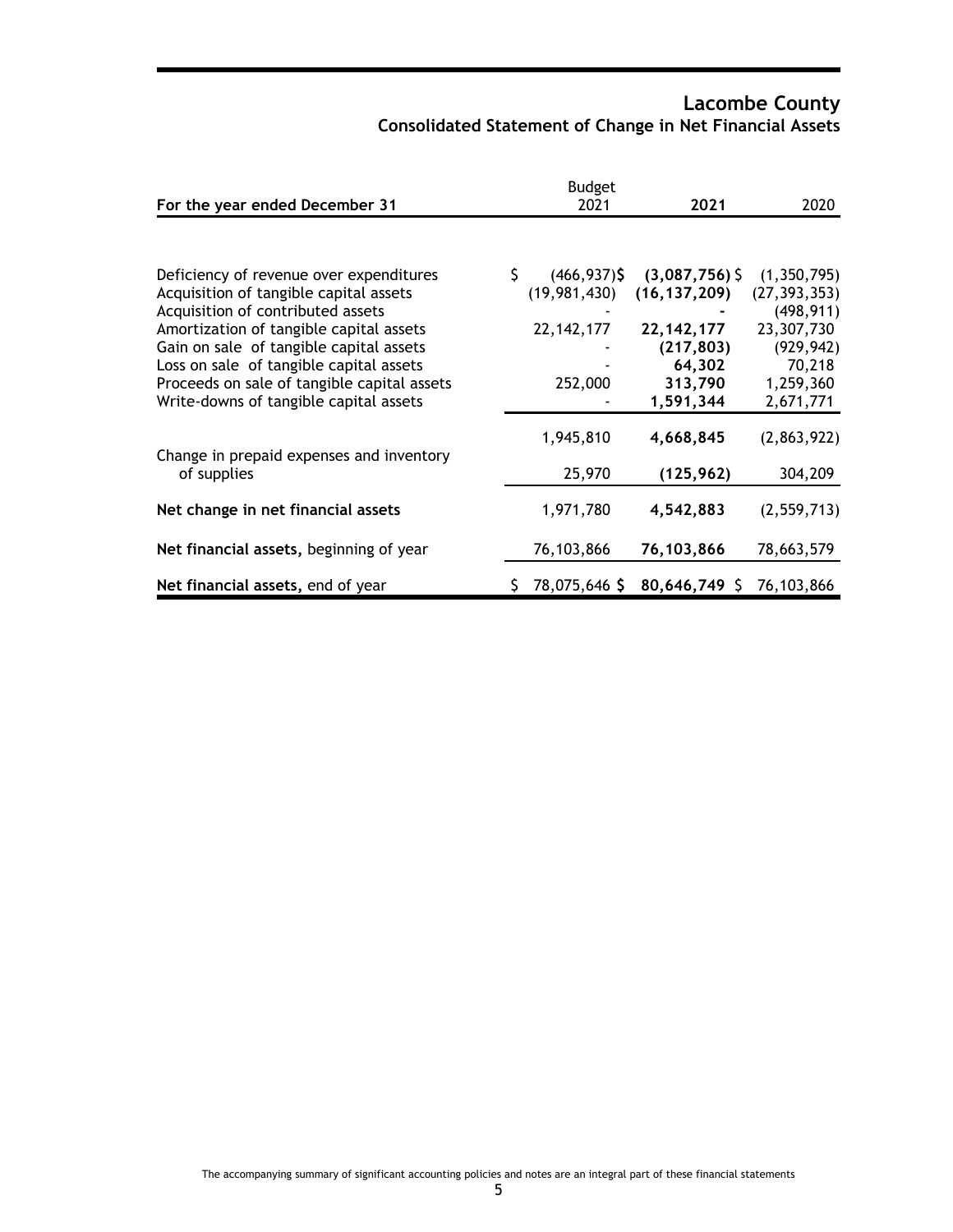### **Lacombe County Consolidated Statement of Cash Flows**

| For the year ended December 31                                                                                                                                                                                                                                                    | 2021                                                                                                  | 2020                                                                                              |
|-----------------------------------------------------------------------------------------------------------------------------------------------------------------------------------------------------------------------------------------------------------------------------------|-------------------------------------------------------------------------------------------------------|---------------------------------------------------------------------------------------------------|
| <b>Operating transactions</b><br>Excess (deficiency) of revenue over expenditures<br>Items not involving cash<br>Contributed assets<br>Amortization<br>Gain on disposal of tangible capital assets<br>Write-down of tangible capital asset                                        | \$<br>$(3,087,756)$ \$<br>22, 142, 177<br>(217, 803)<br>1,591,344                                     | (1,350,795)<br>(498, 911)<br>23,307,730<br>(929, 942)<br>2,671,771                                |
| Loss on disposal of tangible capital assets                                                                                                                                                                                                                                       | 64,302                                                                                                | 70,218                                                                                            |
| Changes in non-cash operating balances<br>Taxes receivable<br>Accounts receivable<br>Inventories for resale<br>Prepaid expenses and inventories of supplies<br>Accounts payable and accrued liabilities<br>Employee benefit obligation<br>Deposit liabilities<br>Deferred revenue | (52, 941)<br>(111, 162)<br>(112, 948)<br>(125, 962)<br>858,427<br>281,903<br>(455, 403)<br>(772, 401) | (281, 072)<br>(3, 557, 762)<br>6,838<br>304,209<br>509,543<br>14,638<br>(379, 660)<br>(2,707,742) |
|                                                                                                                                                                                                                                                                                   | 20,001,777                                                                                            | 17,179,063                                                                                        |
| <b>Capital transactions</b><br>Acquisition of tangible capital assets<br>Proceeds on sale of tangible capital assets                                                                                                                                                              | (16, 137, 209)<br>313,790<br>(15,823,419)                                                             | (27, 393, 353)<br>1,259,360<br>(26, 133, 993)                                                     |
| <b>Investing transactions</b><br>Decrease of investments<br>Restricted cash balances                                                                                                                                                                                              | 510,871<br>1,684,545<br>2,195,416                                                                     | 3,630,637<br>6,732,018<br>10,362,655                                                              |
| Net change in cash and cash equivalents                                                                                                                                                                                                                                           | 6,373,774                                                                                             | 1,407,725                                                                                         |
| Cash and cash equivalents, beginning of year                                                                                                                                                                                                                                      | 54,659,269                                                                                            | 53,251,544                                                                                        |
| Cash and cash equivalents, end of year                                                                                                                                                                                                                                            | 61,033,043 \$ 54,659,269<br>\$.                                                                       |                                                                                                   |
| Cash and cash equivalents is comprised of:<br>Cash and cash equivalents<br>Less: restricted (Note 1)                                                                                                                                                                              | 63,169,669 \$ 58,480,440<br>\$<br>$(2, 136, 626)$ $(3, 821, 171)$                                     |                                                                                                   |
|                                                                                                                                                                                                                                                                                   | $$61,033,043$$ $$54,659,269$                                                                          |                                                                                                   |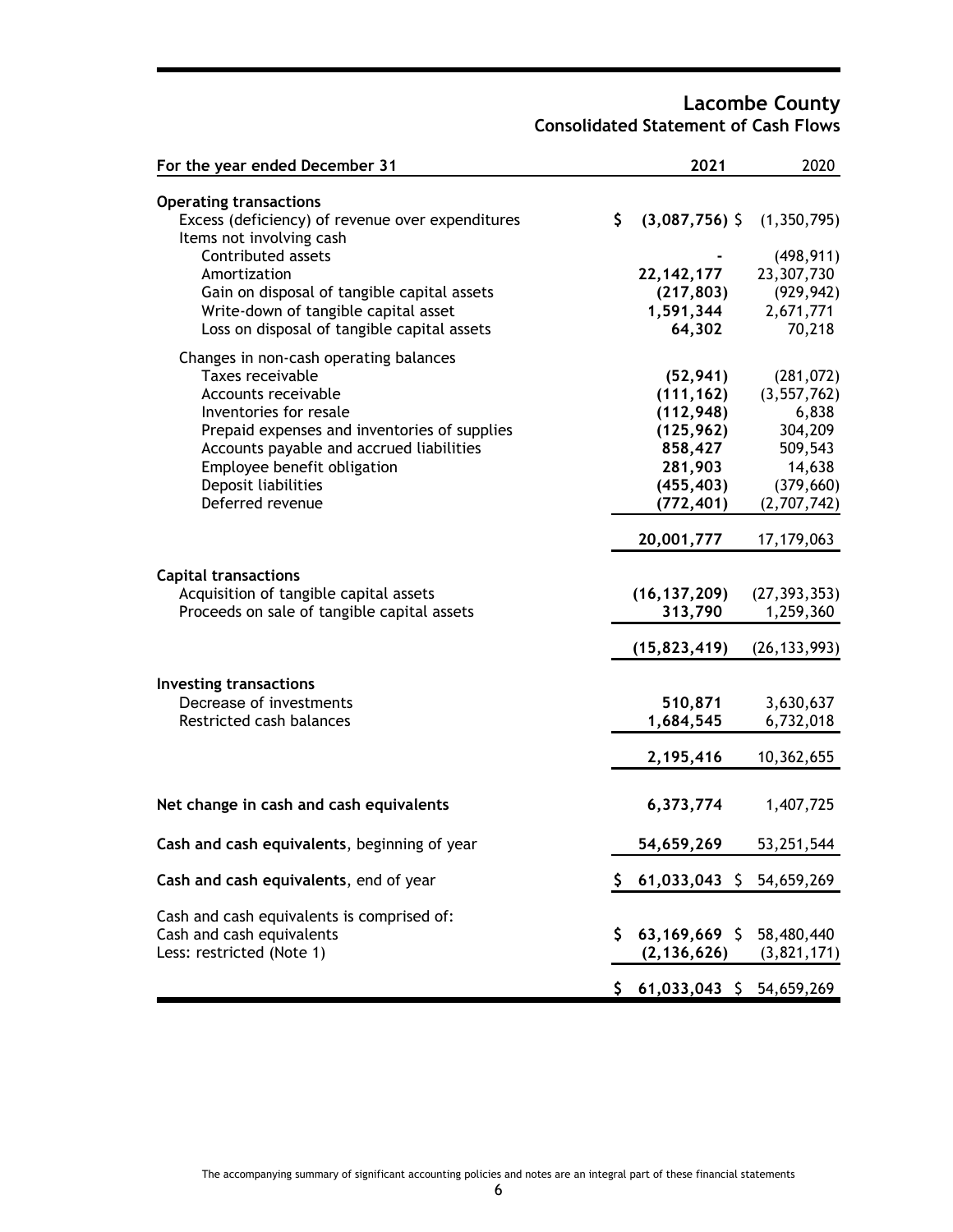**December 31, 2021**

| Management's<br>Responsibility for the<br><b>Financial Statements</b> | The consolidated financial statements of the County are the<br>responsibility of management. They have been prepared in accordance                                                                                                                                                                                                                                                                                                                                                                                                                                                                                   |                                        |
|-----------------------------------------------------------------------|----------------------------------------------------------------------------------------------------------------------------------------------------------------------------------------------------------------------------------------------------------------------------------------------------------------------------------------------------------------------------------------------------------------------------------------------------------------------------------------------------------------------------------------------------------------------------------------------------------------------|----------------------------------------|
|                                                                       | with Canadian generally accepted accounting principles established by<br>the Public Sector Accounting Board of the Chartered Professional<br>Accountants of Canada.                                                                                                                                                                                                                                                                                                                                                                                                                                                  |                                        |
| <b>Basis of Consolidation</b>                                         | The financial statement reflect the assets, liabilities, revenue and<br>expenses of all municipal organizations, committees and Boards which<br>are owned or controlled by the County.                                                                                                                                                                                                                                                                                                                                                                                                                               |                                        |
|                                                                       | The following entities have been proportionately consolidated:                                                                                                                                                                                                                                                                                                                                                                                                                                                                                                                                                       |                                        |
|                                                                       | City of Lacombe Shared Fire Fund<br>Town of Bentley Shared Fire Fund<br>Town of Blackfalds Shared Fire Fund<br>Town of Eckville Shared Fire Fund<br>Village of Alix Shared Fire Fund<br>Village of Clive Shared Fire Fund                                                                                                                                                                                                                                                                                                                                                                                            | 50%<br>60%<br>50%<br>60%<br>60%<br>60% |
| <b>Cash and Cash</b><br><b>Equivalents</b>                            | Management considers all highly liquid investments with a maturity of<br>12 months or less from the year end to be cash equivalents.                                                                                                                                                                                                                                                                                                                                                                                                                                                                                 |                                        |
| <b>Investments</b>                                                    | Investments are recorded at cost unless there has been a decline in the<br>market value which is other than temporary in nature in which case the<br>investments are written down to market value.                                                                                                                                                                                                                                                                                                                                                                                                                   |                                        |
| <b>Inventory for Resale</b>                                           | Inventory for resale includes land and bridge materials. Land held for<br>resale is recorded at lower of cost or net realizable value.<br>Cost<br>includes costs for land acquisition and improvements required to<br>prepare the land for servicing such as clearing, stripping and leveling<br>charges. Related development costs incurred to provide infrastructure<br>such as water and wastewater services, roads, sidewalks and street<br>lighting are recorded as physical assets under their respective function.<br>Bridge materials inventory is recorded at the lower of cost or net<br>realizable value. |                                        |
| <b>Inventory of Supplies</b>                                          | Inventories of materials and supplies for consumption are valued at the<br>lower of cost or replacement cost.                                                                                                                                                                                                                                                                                                                                                                                                                                                                                                        |                                        |
| <b>Inventory of Gravel</b>                                            | Inventories of gravel for consumption are valued at the lower of cost or<br>replacement cost. Cost is determined per tonne and includes the raw<br>material, extraction, crushing, transportation and reclamation costs.                                                                                                                                                                                                                                                                                                                                                                                             |                                        |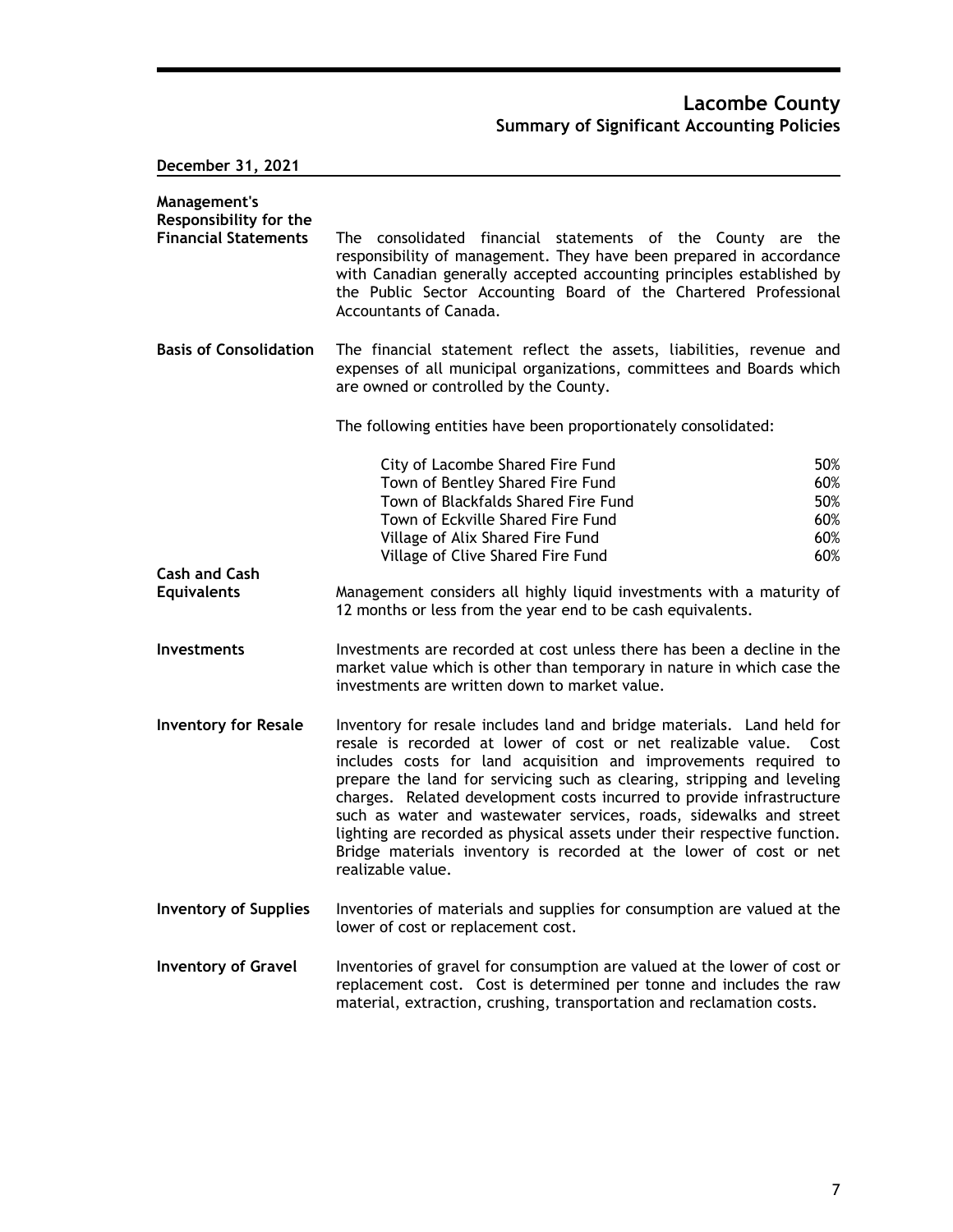# **December 31, 2021**

| <b>Tangible Capital</b><br><b>Assets</b>                         | Tangible capital assets are recorded at cost less accumulated<br>amortization. Cost includes all costs directly attributable to acquisition<br>or construction of the tangible capital asset including transportation<br>costs, installation costs, design and engineering fees, legal fees and site<br>preparation costs. Contributed tangible capital assets are recorded at<br>fair value at the time of the donation, with a corresponding amount<br>recorded as revenue. Amortization is recorded on a straight-line basis<br>over the estimated life of the tangible capital asset commencing once<br>the asset is available for productive use as follows: |                                                                                                                                            |  |
|------------------------------------------------------------------|-------------------------------------------------------------------------------------------------------------------------------------------------------------------------------------------------------------------------------------------------------------------------------------------------------------------------------------------------------------------------------------------------------------------------------------------------------------------------------------------------------------------------------------------------------------------------------------------------------------------------------------------------------------------|--------------------------------------------------------------------------------------------------------------------------------------------|--|
|                                                                  | Land improvements<br><b>Buildings</b><br>Roads<br><b>Bridges</b><br>Machinery and equipment<br>Water infrastructure<br>Sewer infrastructure<br><b>Vehicles</b>                                                                                                                                                                                                                                                                                                                                                                                                                                                                                                    | 20 to 25 years<br>4 to 50 years<br>20 to 40 years<br>22 to 87 years<br>5 to 50 years<br>23 to 47 years<br>17 to 75 years<br>10 to 20 years |  |
| <b>Excess Collections and</b><br><b>Under-levies</b>             | Excess collections arise from the difference between the actual levy<br>made to cover each requisition and the actual amount requisitioned. If<br>the actual levy exceeds the requisition, the excess collection is accrued<br>as a liability and as a reduction in property tax revenue. Requisition<br>tax rates in the subsequent year are adjusted for any excess collections                                                                                                                                                                                                                                                                                 |                                                                                                                                            |  |
| <b>Collection of Taxes on</b><br><b>Behalf of Other Taxation</b> |                                                                                                                                                                                                                                                                                                                                                                                                                                                                                                                                                                                                                                                                   |                                                                                                                                            |  |
| <b>Authorities</b>                                               | The County collects taxation revenue on behalf of other entities. Such<br>levies, other revenues, expenses, assets and liabilities with respect to<br>the operations of entities are not reflected in these financial<br>statements.                                                                                                                                                                                                                                                                                                                                                                                                                              |                                                                                                                                            |  |
|                                                                  | The entities the County collects taxation revenue on behalf of are:<br>Alberta Municipal Affairs<br>Alberta School Foundation Fund<br>Lacombe Foundation<br>Red Deer Catholic Regional Division No 39<br>St Thomas Aquinas Roman Catholic Separate Regional Division No<br>38                                                                                                                                                                                                                                                                                                                                                                                     |                                                                                                                                            |  |
| <b>Trust Funds</b>                                               | Trust funds held in trust by the County, and their related operations,<br>are not included in these financial statements. The financial activity<br>and position of the trust funds are reported separately.                                                                                                                                                                                                                                                                                                                                                                                                                                                      |                                                                                                                                            |  |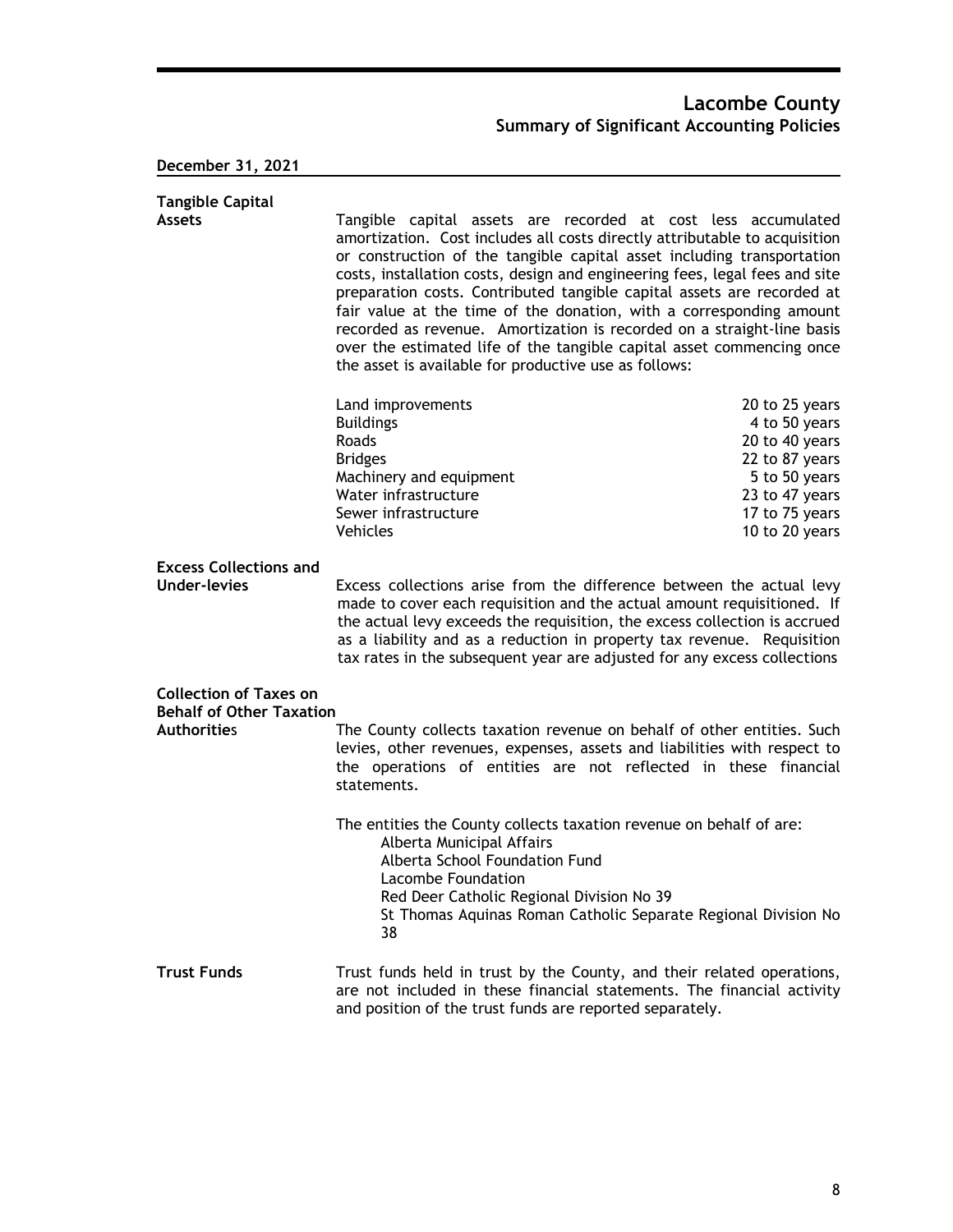**December 31, 2021**

| <b>Retirement Benefits and</b><br><b>Other Employee</b> |                                                                                                                                                                                                                                                                                                                                                                                                                                                                                                                                                                                                                                             |
|---------------------------------------------------------|---------------------------------------------------------------------------------------------------------------------------------------------------------------------------------------------------------------------------------------------------------------------------------------------------------------------------------------------------------------------------------------------------------------------------------------------------------------------------------------------------------------------------------------------------------------------------------------------------------------------------------------------|
| <b>Benefit Plans</b>                                    | The County's contributions due during the period to its multi-employer<br>defined benefit plan are expensed as incurred.                                                                                                                                                                                                                                                                                                                                                                                                                                                                                                                    |
| <b>Deferred Revenue</b>                                 | Funds received for specific purposes which are externally restricted by<br>legislation, regulation or agreement and are not available for general<br>municipal purposes are accounted for as deferred revenue on the<br>consolidated statement of financial position. The revenue is recognized<br>in the consolidated statement of operations in the year in which it is<br>used for the specified purpose.                                                                                                                                                                                                                                |
| <b>Government Transfers</b>                             | Government transfers are recognized as revenue in the financial<br>statements when the transfer is authorized and any eligibility criteria<br>are met, except to the extent that the transfer stipulations give rise to<br>an obligation that meets the definition of a liability. Transfers are<br>recognized as deferred revenue when transfer stipulations give rise to a<br>liability. Transfer revenue is recognized in the statement of operations<br>as the stipulation liabilities are settled.                                                                                                                                     |
| <b>Revenue Recognition</b>                              | Charges for sewer and water usage are recorded as user fees and<br>revenue is recognized when service has been provided and collection is<br>reasonably assured. Connection fee revenues are recognized when the<br>connection has been established.                                                                                                                                                                                                                                                                                                                                                                                        |
|                                                         | Sales of service and other revenue is recognized on an accrual basis.                                                                                                                                                                                                                                                                                                                                                                                                                                                                                                                                                                       |
| <b>Taxation Revenue</b>                                 | Taxes are recorded at estimated amounts when they meet the<br>definition of an asset, have been authorized and the taxable event<br>occurs. For property taxes, the taxable event is the period for which<br>the tax is levied.<br>As taxes recorded are initiallly based on<br>management's best estimate of the taxes that will be received, it is<br>possible that changes in future conditions, such as reassessments due to<br>audits, appeals and court decisions, could result in a change in the<br>amount of tax revenue recognized. Taxes receivable are recognized<br>net of an allowance for anticipated uncollectable amounts. |
| <b>Use of Estimates</b>                                 | The preparation of financial statements in accordance with Canadian<br>public sector accounting standards requires management to make<br>estimates and assumptions that affect the reported amounts of assets<br>and liabilities at the date of the financial statements, and the reported<br>amounts of revenues and expenses during the reporting period. Actual<br>results could differ from management's best estimates as additional<br>information becomes available in the future.                                                                                                                                                   |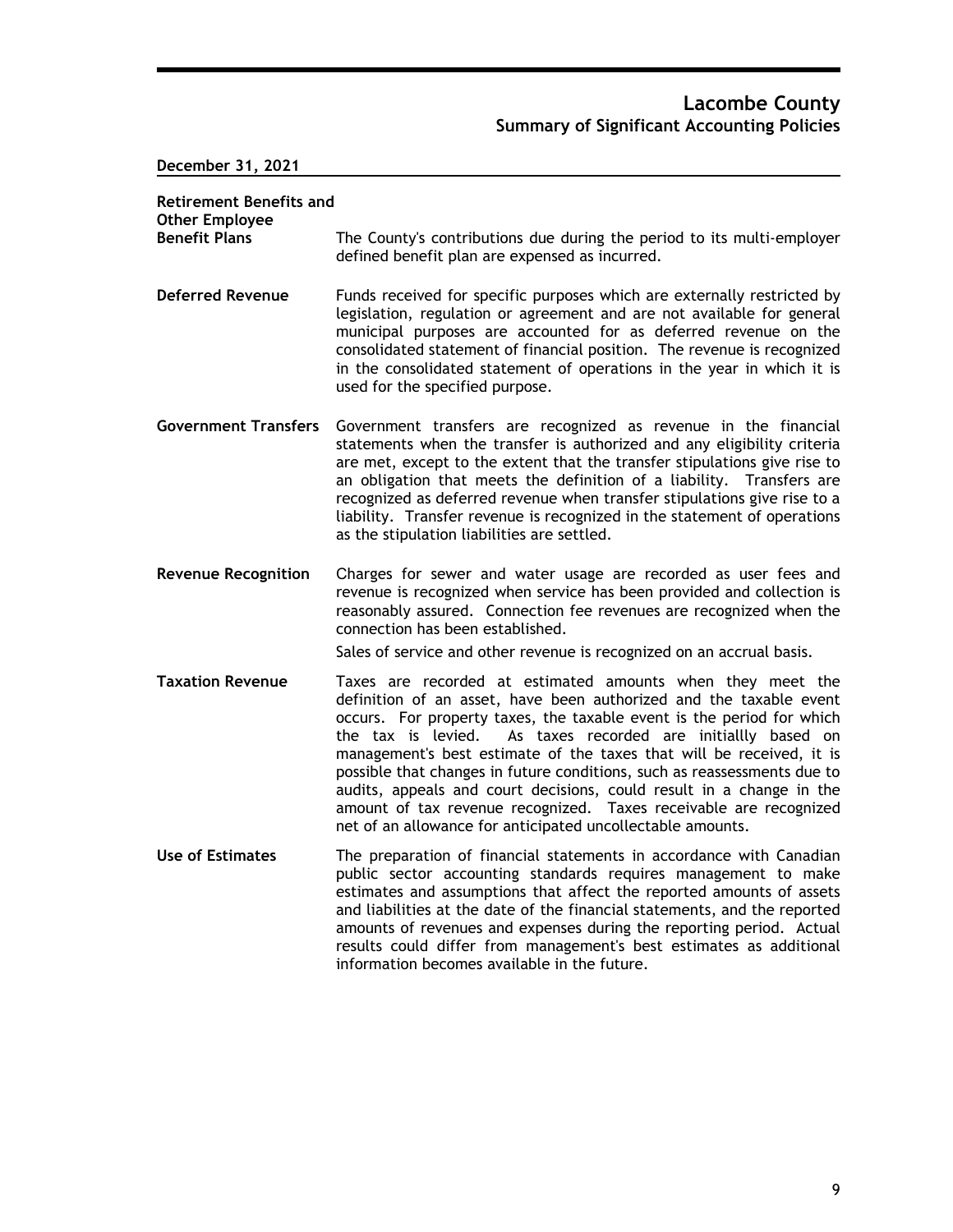**December 31, 2021**

**Liability for**  A contaminated site is a site at which substances occur in concentrations that exceed the maximum acceptable amounts under an environmental standard. Sites that are currently in productive use are only considered a contaminated site if an unexpected event results in contamination. A liability for remediation of contaminated sites is recognized when the organization is directly responsible or accepts responsibility; it is expected that future economic benefits will be given up; and a reasonable estimate of the amount can be made. The liability includes all costs directly attributable to the remediation activities including post remediation operations, maintenance and monitoring. The liability is recorded at net of any expected recoveries.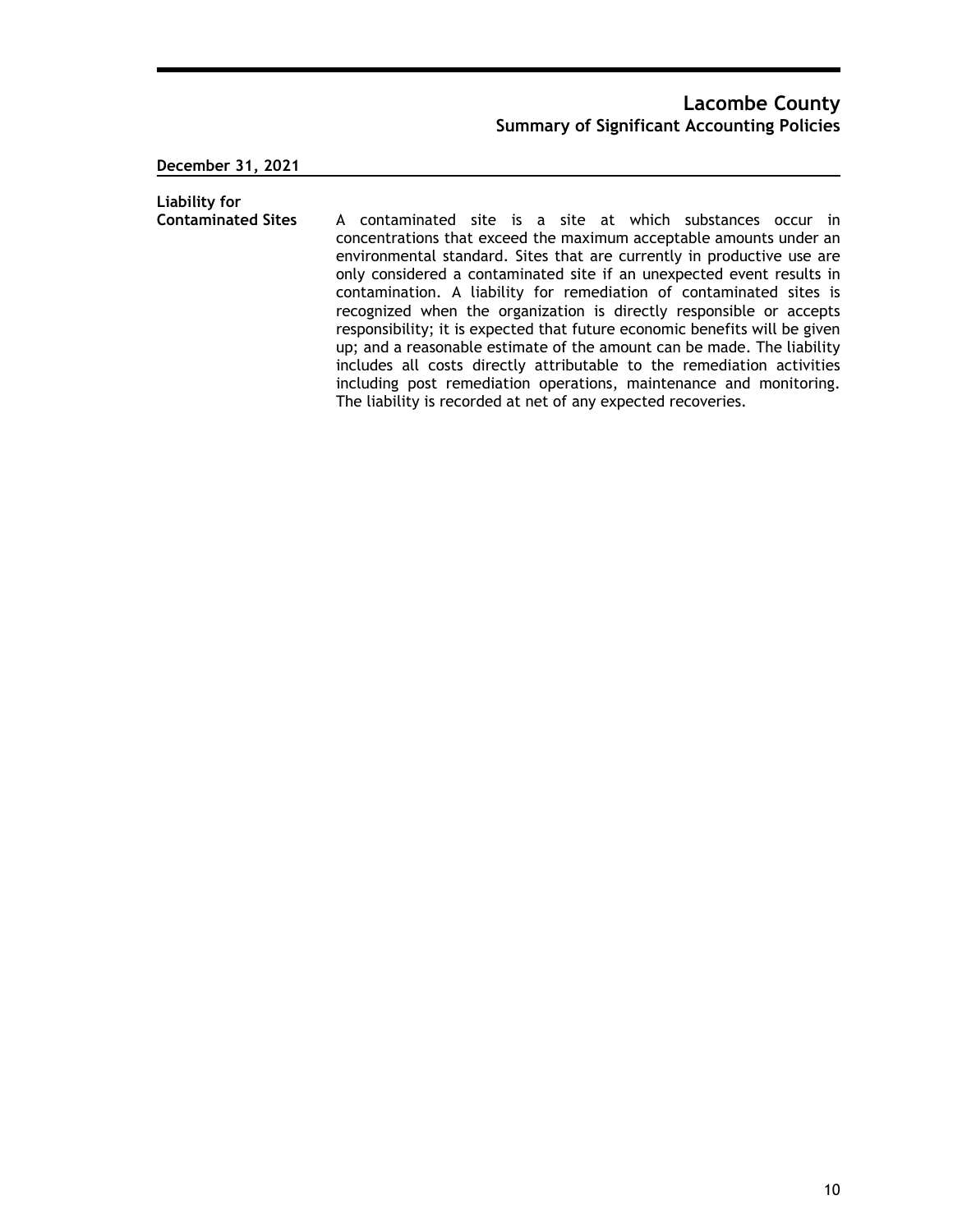### December 31, 2021

| 1. | <b>Cash and Cash Equivalents</b>                                                                  |                              |                         |
|----|---------------------------------------------------------------------------------------------------|------------------------------|-------------------------|
|    |                                                                                                   | 2021                         | 2020                    |
|    | Current account (bank prime less 1.85%)<br>GIC investments with interest rates varying from 0.65% | $$27,605,152$$ $$19,203,499$ |                         |
|    | to 3.10% and maturing in 2022<br>Security deposits                                                | 34, 344, 120<br>1,220,397    | 37,593,061<br>1,683,880 |
|    |                                                                                                   | $63,169,669$ \$              | 58,480,440              |

The County has an undrawn line of credit with a limit of \$15 million that carries an interest rate of prime less 0.50%. The line of credit is secured by a general lien on County assets. As at December 31, 2021 the prime rate was 2.45% (2020 - 2.45%)

Included in the above amounts are the following amounts that are externally restricted. Externally restricted amounts include amounts received from the Province of Alberta and Government of Canada as conditional grants held exclusively for specific future projects, amounts held in lieu of reserve lands, and deposit liabilities repayable to third parties upon satisfactory completion of the terms of the specific development agreement.

|                                                   | 2021           | 2020             |
|---------------------------------------------------|----------------|------------------|
| Municipal Sustainability Initiative<br><b>ACP</b> | 791,694        | 1,882,918<br>875 |
| <b>FCSS</b>                                       | 75,914         | 25,312           |
| Municipal Operating Support Transfer              |                | 187,750          |
| Other                                             | 120            | 15               |
| Deposit liabilities                               | 1,268,898      | 1,724,301        |
|                                                   | $2,136,626$ \$ | 3,821,171        |

#### **2. Investments**

|                                                                                                                                                                                                 | 2021                                           | 2020               |
|-------------------------------------------------------------------------------------------------------------------------------------------------------------------------------------------------|------------------------------------------------|--------------------|
| Stripped coupons, residual bonds and accrual notes<br>purchased at discounts yielding effective annual rates<br>of 0.85% to 3.47% to maturity at cost<br>Estimated accrued interest<br>MuniSERP | 18,555,658 \$ 19,065,976<br>920,758<br>131.781 | 938,983<br>114,109 |
|                                                                                                                                                                                                 | 19,608,197 \$ 20,119,068                       |                    |

The market value of the County's marketable securities was \$19,667,572 (2020 - \$20,445,839). Investments are held in compliance of Alberta Regulation 66/2000.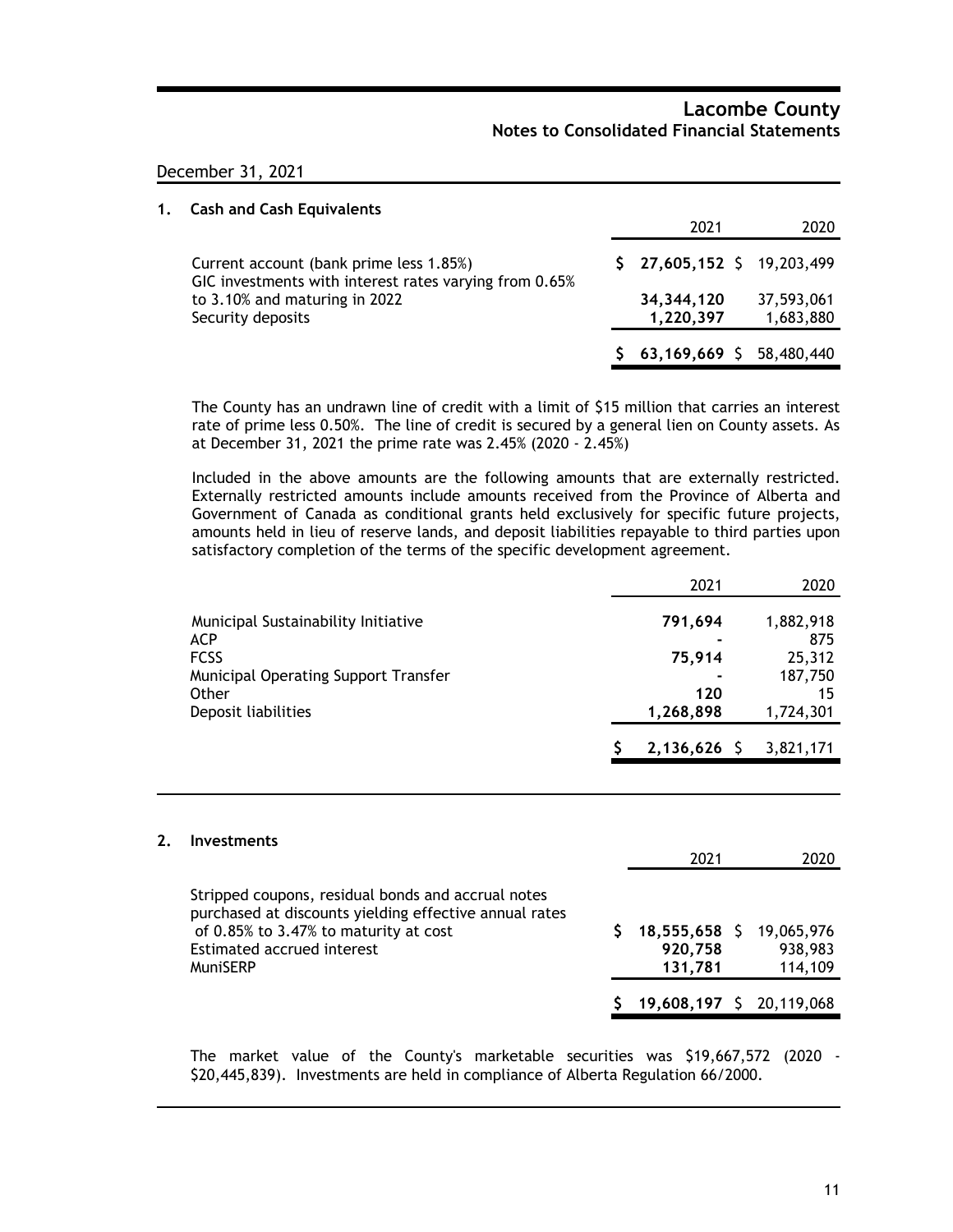# December 31, 2021

# **3. Taxes Receivable**

|                                                                            | 2021                        | 2020                     |
|----------------------------------------------------------------------------|-----------------------------|--------------------------|
| Current taxes and grants in place<br>Non-current taxes and grants in place | $1,075,860$ \$<br>1,144,075 | 1,261,389<br>833,152     |
| Allowance for doubtful accounts                                            | 2,219,935<br>(1, 593, 704)  | 2,094,541<br>(1,521,251) |
|                                                                            | $626, 231$ \$               | 573,290                  |
|                                                                            |                             |                          |

### **4. Accounts Receivable**

Included in accounts receivable are the following receivables with terms over one year.

|                                                                     | 2021                   | 2020                 |
|---------------------------------------------------------------------|------------------------|----------------------|
| Development levies at 5% per year<br>Development levy at prime + 1% | 355,661 S<br>1,715,238 | 436,016<br>1,715,238 |
| Total long-term receivables                                         | 2,070,899 \$ 2,151,254 |                      |

The receivables are secured by a caveat on the title of the land to be developed.

#### **5. Inventories for Resale**

|                                          | 2021                | 2020           |
|------------------------------------------|---------------------|----------------|
| Bridge materials<br>Land held for resale | $548,607$ \$<br>908 | 435,660<br>907 |
|                                          | $549,515$ \$        | 436,567        |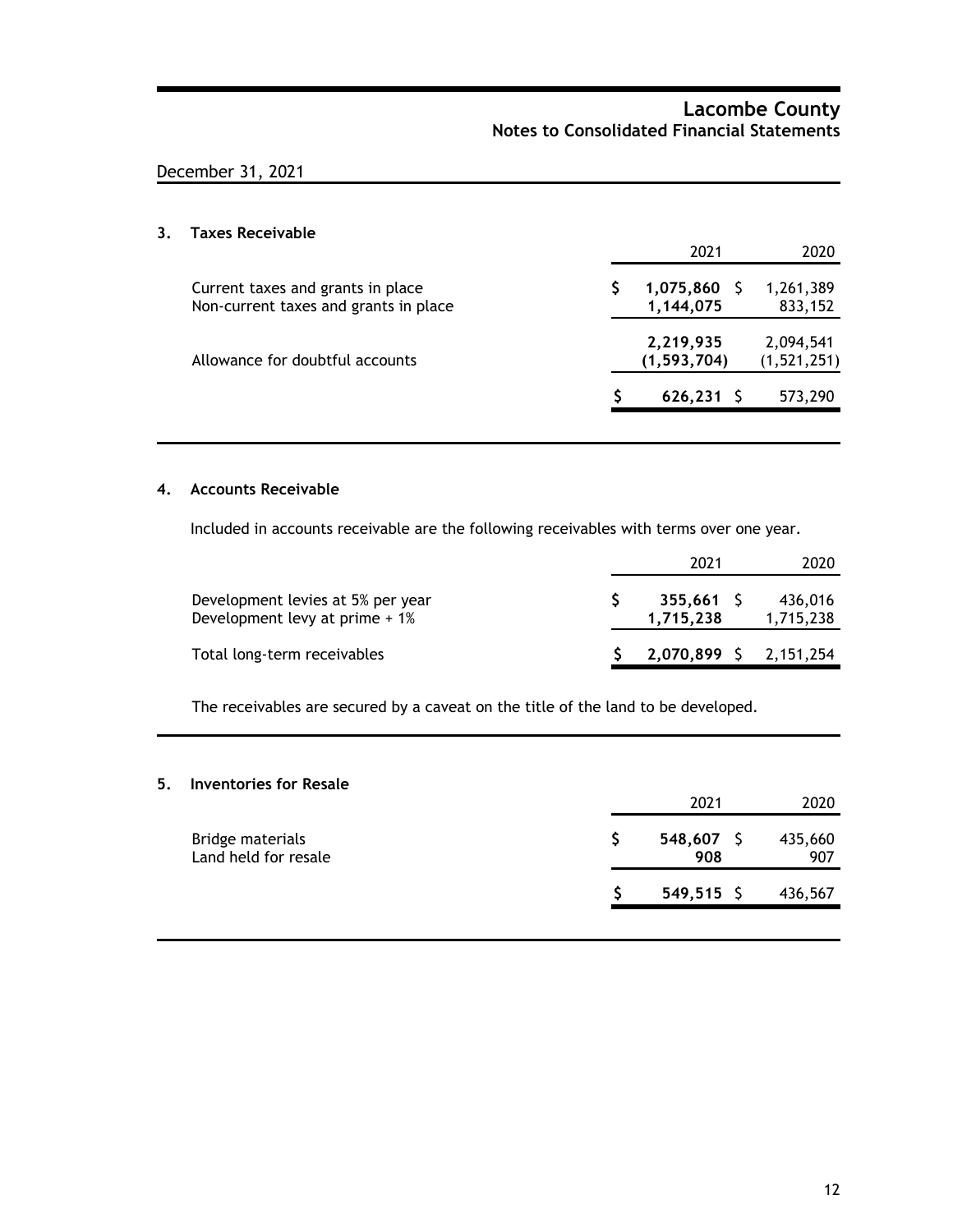### December 31, 2021

#### **6. Employee Benefit Obligation**

|                                              | 2021                      | 2020               |
|----------------------------------------------|---------------------------|--------------------|
| Sick leave benefits<br>Vacation and overtime | 695,000 S<br>767.104      | 500,000<br>680,201 |
|                                              | $$1,462,104$ $$1,180,201$ |                    |

### Sick Leave Benefits

Sick leave benefits accumulate at a rate of 1 sick day per month worked to a maximum of 100 days. Employees are entitled to sick leave benefits for the lesser of 90 calendar days or their accrued sick leave balance. After 90 calendar days, eligible employees would be placed on the County's long-term disability plan. Sick leave benefits are not paid out at termination or retirement.

A portion of sick leave benefits that have accumulated to December 31, 2021 are expected to be utilized in future years and the estimated liability has been accrued.

#### Vacation and Overtime

Vacation and overtime consist of amounts that employees are deferring to future years. Employees have either earned the benefits or are entitled to these benefits within the next budgetary year.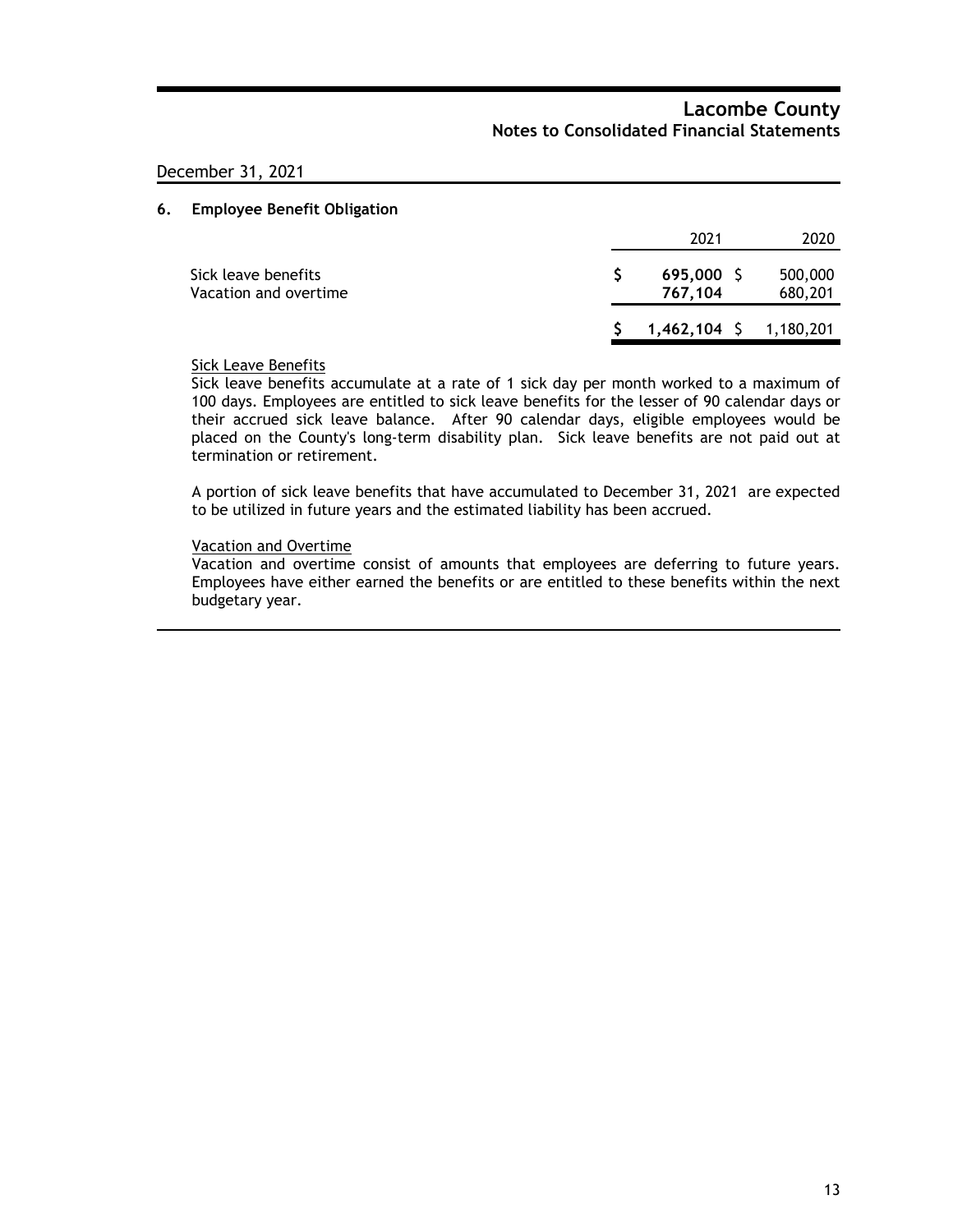### **7. Deferred Revenue**

|                      | Opening<br>balance | Contributions<br>received | Investment<br>income | Revenue<br>recognized | Ending<br>balance |
|----------------------|--------------------|---------------------------|----------------------|-----------------------|-------------------|
|                      |                    |                           |                      |                       |                   |
| ASB                  |                    | 183,907                   |                      | $(183,907)$ \$        |                   |
| <b>MSI Operating</b> |                    | 149,492                   |                      | (149, 492)            |                   |
| <b>MSI Capital</b>   | 5,466,837          | 4,639,815                 | 14,670               | (4,689,813)           | 5,431,509         |
| <b>FCSS</b>          | 25,312             | 354,258                   |                      | (303, 656)            | 75,914            |
| <b>CCBF</b>          |                    | 1,211,049                 |                      | (580, 741)            | 630,308           |
| <b>MOST</b>          | 187,750            |                           |                      | (187, 750)            |                   |
| <b>MSP</b>           | 1,229,463          |                           | 1,577                | (1, 231, 040)         |                   |
| City of              |                    |                           |                      |                       |                   |
| Lacombe              |                    | 999                       |                      | (999)                 |                   |
| <b>ACP</b>           | 875                |                           |                      | (875)                 |                   |
| Other grants         |                    | 103,731                   |                      | (103, 731)            |                   |
| Other                | 15                 | 120                       |                      | (15)                  | 120               |
|                      | 6,910,252          | 6,643,371                 | 16,247               | (7,432,019)           | 6,137,851         |

### **Grants**

Under various grant agreements with the Government of Canada and the Province of Alberta, the County is required to account for grants provided and to complete the projects or program in accordance with standards detailed in the various agreements. If these requirements are not adhered to, grants provided, along with any investment returns will become repayable to the source government. Unexpended funds are repayable to the source government upon final accounting. Funds are deferred until related expenditures under the specific grant agreement have been incurred.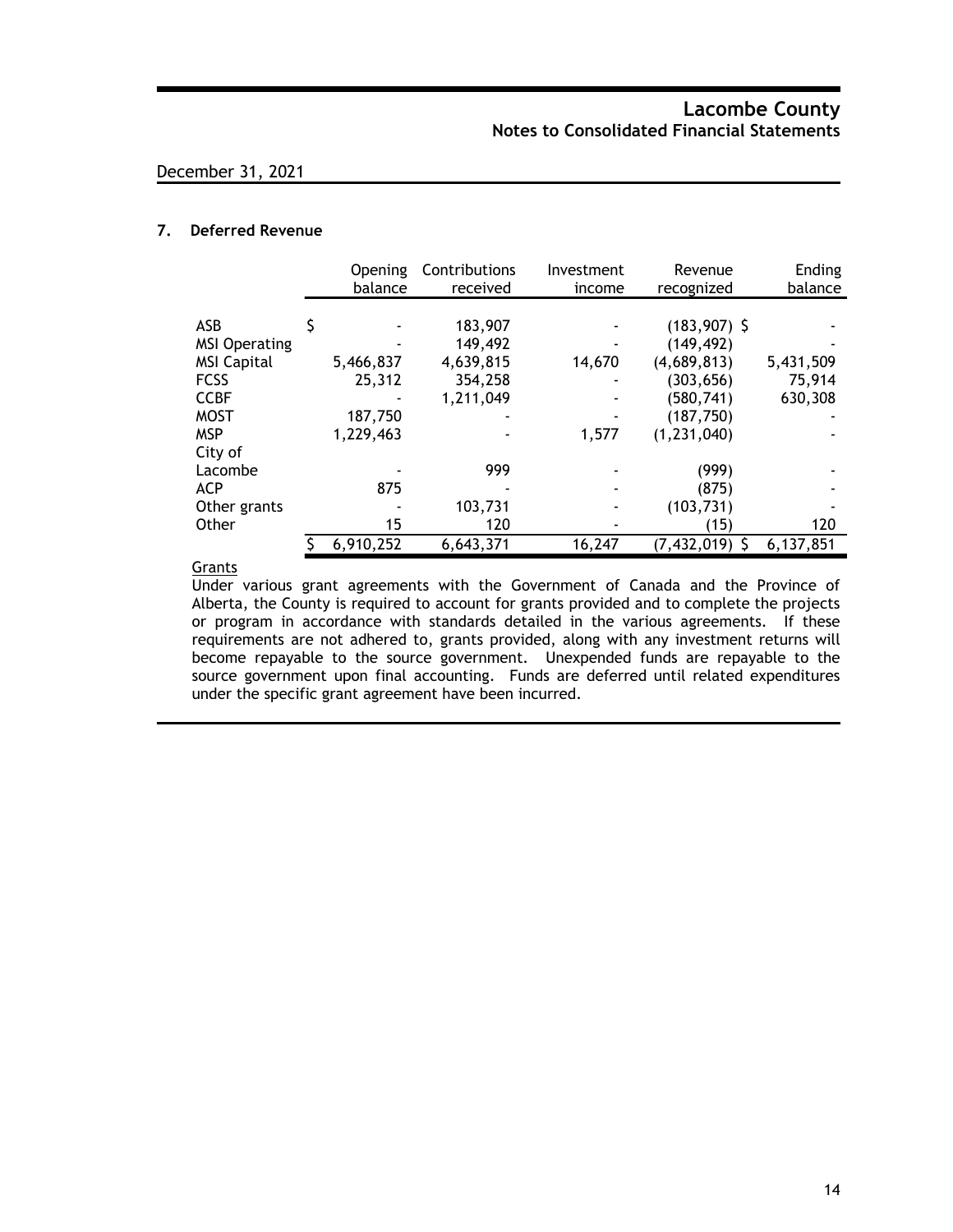December 31, 2021

# **8. Tangible Capital Assets - 2021**

|                                                   |                       | Land |                   |  |                         |            |                           | Water, Sewer                                        |              |                         |    |                         |    |                        |                               |
|---------------------------------------------------|-----------------------|------|-------------------|--|-------------------------|------------|---------------------------|-----------------------------------------------------|--------------|-------------------------|----|-------------------------|----|------------------------|-------------------------------|
|                                                   |                       |      | Land Improvements |  | <b>Buildings</b>        |            | Equipment                 | Roads                                               |              | <b>Bridges</b>          |    | and Other               |    | Vehicles               | Total                         |
| Cost, beginning of<br>year                        |                       |      |                   |  |                         |            |                           |                                                     |              |                         |    |                         |    |                        |                               |
| Additions                                         | \$26,935,576<br>8,826 |      | 5,100,483         |  | \$21,186,143<br>167,377 |            | \$22,803,178<br>1,111,350 | \$647,250,617<br>10,299,459                         | Ş.           | 25,149,893<br>2,830,984 |    | \$27,610,149<br>620,732 | -S | 8,068,904<br>1,098,481 | \$784,104,943<br>16, 137, 209 |
| <b>Disposals</b>                                  | (29, 012)             |      |                   |  |                         |            | (427, 025)                |                                                     |              |                         |    |                         |    | (493, 601)             | (949, 638)                    |
| Write-downs                                       |                       |      |                   |  |                         |            |                           | (14, 149, 246)                                      |              | (143, 878)              |    |                         |    |                        | (14,293,124)                  |
| Cost, end of year                                 | $$26,915,390$ \$      |      | 5,100,483         |  | \$21,353,520            |            | \$23,487,503              | \$643,400,830                                       |              | \$27,836,999            |    | \$28,230,881            |    | 8,673,784              | \$784,999,390                 |
| Accumulated<br>amortization,<br>beginning of year |                       |      |                   |  |                         |            |                           |                                                     |              |                         |    |                         |    |                        |                               |
|                                                   | \$<br>- S             |      | 1,743,182         |  | 5,069,772               | \$         | 11,740,981                | \$454,900,276                                       | <sub>S</sub> | 7,169,153               |    | 2,025,953               |    | 4,023,093              | \$486,672,410                 |
| Amortization                                      |                       |      | 259,220           |  | 429,143                 |            | 3,123,100                 | 17,048,066                                          |              | 458,877                 |    | 286,247                 |    | 537,524                | 22, 142, 177                  |
| Disposals                                         |                       |      |                   |  |                         |            | (336, 327)                |                                                     |              |                         |    |                         |    | (453, 022)             | (789, 349)                    |
| Write-downs                                       |                       |      |                   |  |                         |            |                           | (12, 564, 174)                                      |              | (137, 606)              |    |                         |    |                        | (12,701,780)                  |
| Accumulated<br>amortization, end<br>of year       |                       |      |                   |  |                         |            |                           |                                                     |              |                         |    |                         |    |                        |                               |
|                                                   |                       | - S  | 2,002,402         |  | 5,498,915               |            | \$14,527,754              | \$459,384,168                                       | S            | 7,490,424               | -S | 2,312,200               |    | 4,107,595              | \$495,323,458                 |
| Net carrying<br>amount, end of year               | $$26,915,390$ \$      |      | 3,098,081         |  | \$15,854,605            | $\sqrt{5}$ |                           | 8,959,749 \$184,016,662 \$ 20,346,575 \$ 25,918,681 |              |                         |    |                         | S. | 4,566,189              | \$289,675,932                 |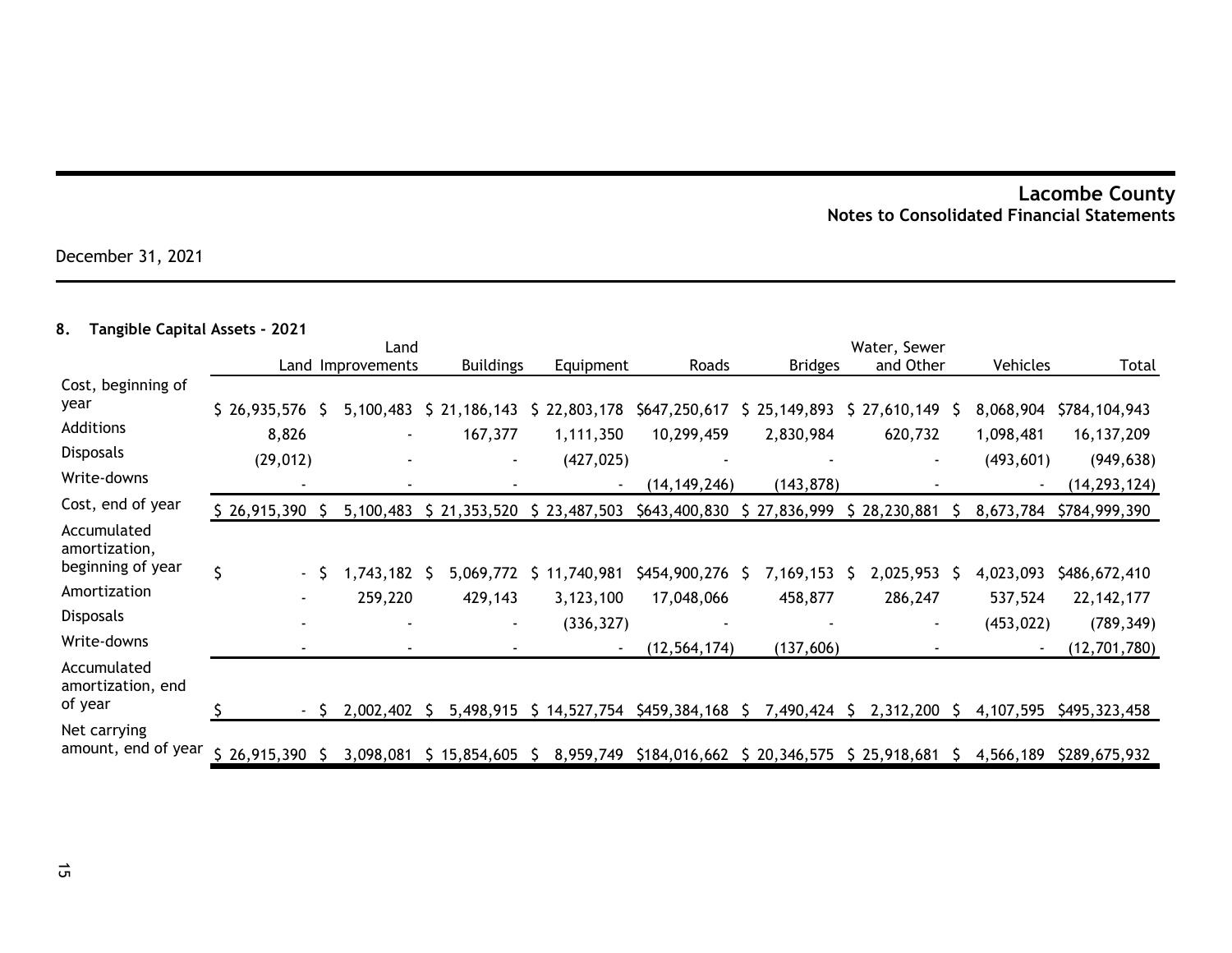December 31, 2021

### **8. Tangible Capital Assets** (continued) **- 2020**

|                                                   |              | Land |                   |      |                  |  |               | Water, Sewer                                        |   |                            |    |                |              |                          |                |
|---------------------------------------------------|--------------|------|-------------------|------|------------------|--|---------------|-----------------------------------------------------|---|----------------------------|----|----------------|--------------|--------------------------|----------------|
|                                                   |              |      | Land Improvements |      | <b>Buildings</b> |  | Equipment     | Roads                                               |   | <b>Bridges</b>             |    | and other      |              | Vehicles                 | Total          |
| Cost, beginning of<br>year                        |              |      |                   |      |                  |  |               |                                                     |   |                            |    |                |              |                          |                |
| Additions                                         | \$27,406,362 |      | 4,945,376         | \$21 | ,085,836         |  | \$21,585,029  | \$644,997,639                                       |   | \$22,975,351               | Ş. | 20,543,993     | <sub>S</sub> | 8,074,477                | \$771,614,063  |
|                                                   | 84,524       |      | 155,107           |      | 100,307          |  | 3,602,580     | 13,528,399                                          |   | 2,536,986                  |    | 7,066,156      |              | 818,205                  | 27,892,264     |
| <b>Disposals</b>                                  |              |      |                   |      |                  |  | (2, 384, 431) |                                                     |   |                            |    | $\blacksquare$ |              | (823, 778)               | (3, 208, 209)  |
| Write-downs                                       | (555, 310)   |      |                   |      |                  |  |               | (11, 275, 421)                                      |   | (362, 444)                 |    |                |              |                          | (12, 193, 175) |
| Cost, end of year                                 | \$26,935,576 |      | 5,100,483         |      | \$21,186,143     |  | \$22,803,178  | \$647,250,617                                       |   | \$25,149,893               |    | \$27,610,149   |              | 8,068,904                | \$784,104,943  |
| Accumulated<br>amortization,<br>beginning of year |              |      |                   |      |                  |  |               |                                                     |   |                            |    |                |              |                          |                |
|                                                   | \$<br>- S    |      | ,488,350          |      | 4,644,086        |  | 10,946,265    | \$445,783,117                                       | S | 7,031,079                  |    | ,747,772       | S            | 4,053,988                | \$475,694,657  |
| Amortization                                      |              |      | 254,832           |      | 425,686          |  | 3,023,424     | 18,356,667                                          |   | 419,970                    |    | 278,181        |              | 548,970                  | 23,307,730     |
| <b>Disposals</b>                                  |              |      |                   |      |                  |  | (2, 228, 708) |                                                     |   |                            |    |                |              | (579, 865)               | (2,808,573)    |
| Write-downs                                       |              |      |                   |      |                  |  |               | (9, 239, 508)                                       |   | (281, 896)                 |    |                |              | $\overline{\phantom{a}}$ | (9, 521, 404)  |
| Accumulated<br>amortization, end<br>of year       |              |      |                   |      |                  |  |               |                                                     |   |                            |    |                |              |                          |                |
|                                                   |              | - S  | ,743,182          |      | 5,069,772        |  | \$11,740,981  | \$454,900,276                                       | S | 7,169,153                  |    | 2,025,953      |              | 4,023,093                | \$486,672,410  |
| Net carrying<br>amount, end of year               | \$26,935,576 |      |                   |      |                  |  |               | 3,357,301 \$ 16,116,371 \$ 11,062,197 \$192,350,341 |   | $$17,980,740 \$25,584,196$ |    |                |              | 4,045,811                | \$297,432,533  |

The net book value of tangible capital assets not being amortized because they are under construction is \$536,257 (2020 - \$8,882,821). \$Nil (2020 - \$498,911) in contributed assets was recognized in the financial statements during the year.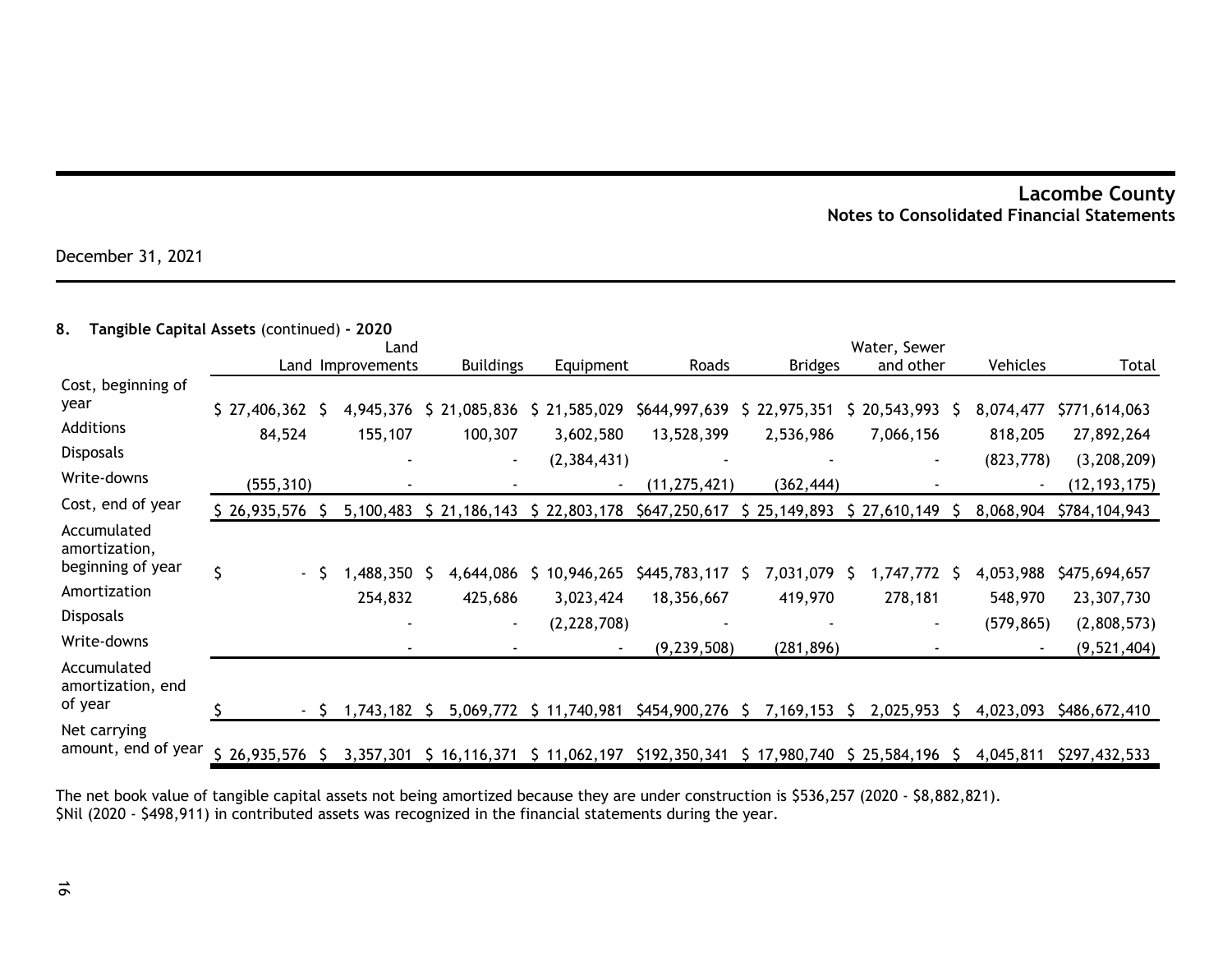# December 31, 2021

### **9. Prepaid Expenses and Inventories of Supplies**

|                                                                                         | 2021                                           | 2020                                         |
|-----------------------------------------------------------------------------------------|------------------------------------------------|----------------------------------------------|
| Crushed gravel<br>Undeveloped gravel pits<br>Materials and supplies<br>Prepaid expenses | \$1,182,364<br>4,110,948<br>718,102<br>559,608 | 1,276,174<br>4,136,366<br>680,177<br>352,343 |
|                                                                                         | \$6,571,022\$                                  | 6,445,060                                    |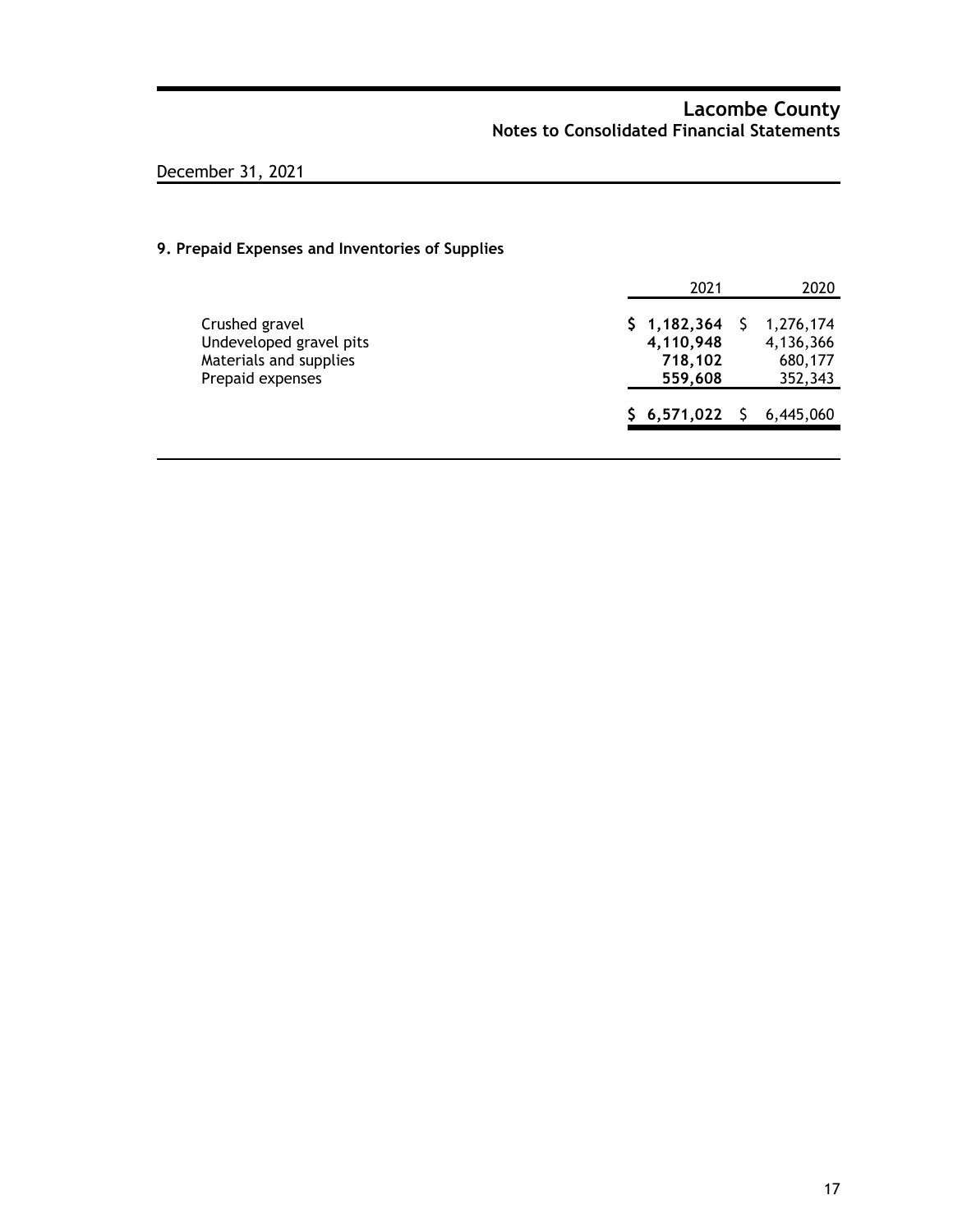### December 31, 2021

### **10. Accumulated Surplus**

|                                                                           | 2021        | 2020                                    |
|---------------------------------------------------------------------------|-------------|-----------------------------------------|
| Equity in tangible capital assets<br>Equity in other non-financial assets | 6,571,022   | \$289,675,932\$327,432,533<br>6,445,060 |
| Unrestricted surplus                                                      | 467,832     | 427,878                                 |
| Restricted surplus (Reserves) - detail below                              | 80,178,917  | 75,675,988                              |
|                                                                           | 376,893,703 | 379,981,459                             |
| Restricted surplus (Reserves)                                             |             |                                         |
| Main Road                                                                 | 18,526,201  | 20,900,264                              |
| Public Works Equipment                                                    | 15,451,239  | 13,347,291                              |
| <b>Municipal Facilities</b>                                               | 2,808,068   | 2,287,501                               |
| Airport Capital                                                           | 23,809      | 37,657                                  |
| Assessment Equipment                                                      | 17,960      | 8,980                                   |
| <b>Planning Equipment</b>                                                 | 8,300       | 4,150                                   |
| <b>Protective Services</b>                                                | 4,966,601   | 4,779,179                               |
| Gravel                                                                    | 3,078,039   | 2,878,039                               |
| <b>Subdivision Pavement</b>                                               | 3,824,697   | 4,243,411                               |
| <b>Land Development</b>                                                   | 444,201     | 444,201                                 |
| <b>Recreation Capital Assistance</b>                                      | 1,980,483   | 2,730,712                               |
| Funds in Lieu of Reserve Land                                             | 1,179,349   | 1,157,826                               |
| Development Road                                                          | 1,600,116   | 1,900,116                               |
| Agriculture Equipment                                                     | 1,174,797   | 996,601                                 |
| Peace Officers Equipment                                                  | 268,360     | 192,255                                 |
| <b>Disaster Services</b>                                                  | 500,000     | 500,000                                 |
| Hamlet Street Improvement                                                 | 362,886     | 298,936                                 |
| <b>Tax Rate Stabilization</b>                                             | 5,147,000   | 4,147,000                               |
| <b>Shared Fire Funds</b>                                                  | 228,971     | 165,081                                 |
| Lake Access                                                               | 937,357     | 937,357                                 |
| Hamlet of Mirror Utility System                                           | 166,556     | 261,721                                 |
| <b>Community Resource</b>                                                 | 3,419,450   | 2,768,387                               |
| Water - Waste Water                                                       | 1,649,631   | 1,754,641                               |
| New Pavement                                                              | 373,368     | 373,368                                 |
| Trails                                                                    | 978,573     | 424,573                                 |
| <b>Bridge</b>                                                             | 6,287,065   | 3,667,876                               |
| <b>Shores Water-Sewer</b>                                                 | 42,406      | 42,406                                  |
| Slopes Water-Sewer                                                        | 53,125      | 53,125                                  |
| Operational                                                               | 4,017,292   | 3,800,131                               |
| Cemetery                                                                  | 360,220     | 344,360                                 |
| Lakeview Estates Water                                                    | 58,636      | 53,430                                  |
| <b>Gull Lake Stabilization</b>                                            | 244,161     | 175,413                                 |
|                                                                           | 80,178,917  | 75,675,988                              |

The investment in tangible capital assets represents amounts already spent and invested in infrastructure. The investment in other non-financial assets represents amounts already spent and invested in supplies for future use. Reserve funds represent funds set aside by bylaw or council resolution for specific purposes.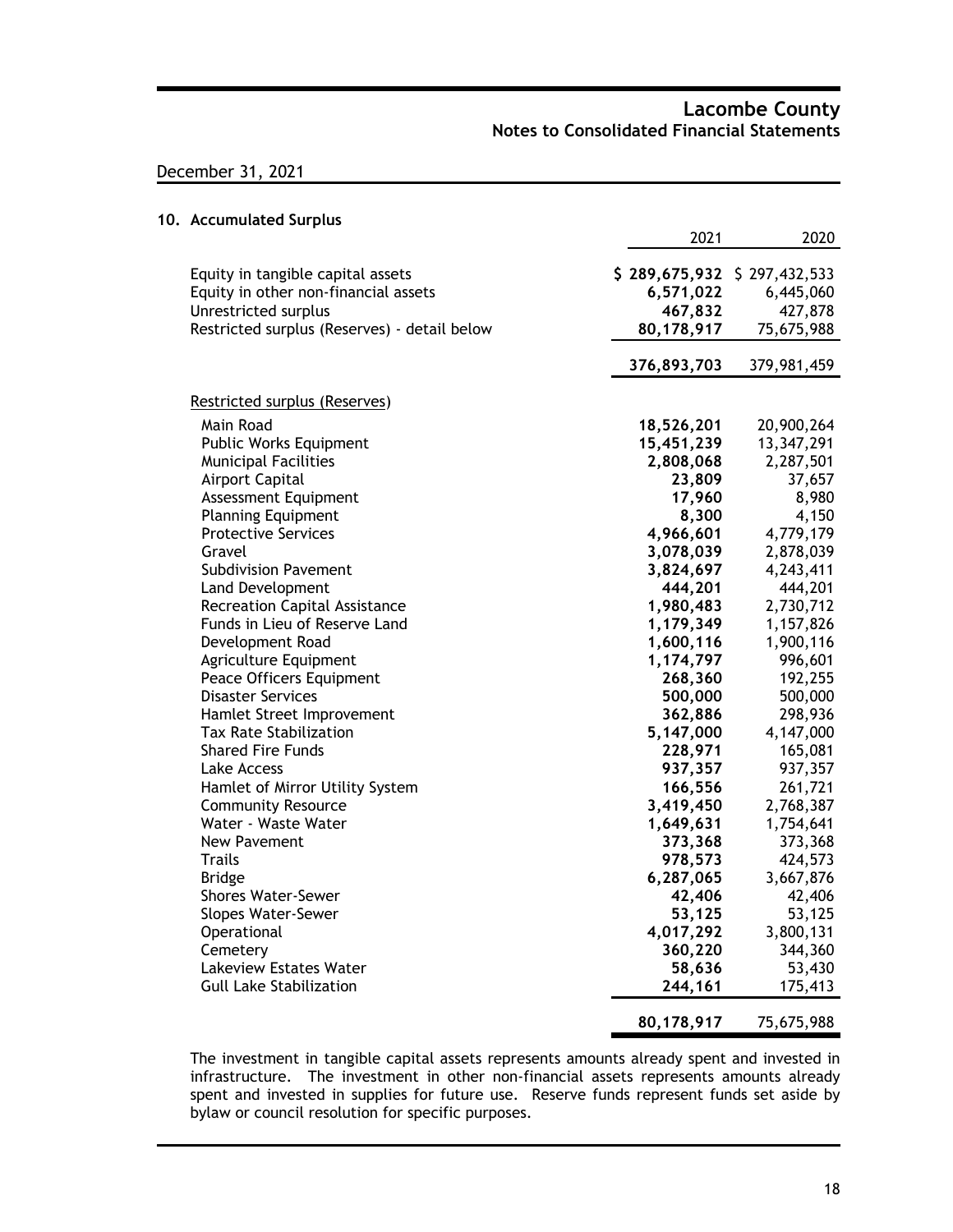December 31, 2021

# **11. Change in Accumulated Surplus**

|                                                 | Unrestricted surplus | Equity in other non-<br>financial assets | Restricted surplus | Equity in tangible<br>capital assets | 2021             | 2020          |
|-------------------------------------------------|----------------------|------------------------------------------|--------------------|--------------------------------------|------------------|---------------|
| Balance, beginning of year                      | 427,878 \$           | $6,445,060$ \$                           | 75,675,988 \$      | 297,432,533 \$                       | 379,981,459 \$   | 381, 332, 254 |
| Excess (deficiency) of<br>revenue over expenses | (3,087,756)          |                                          |                    |                                      | (3,087,756)      | (1, 350, 795) |
| Operating transfers to<br>restricted surplus    | (15, 236, 025)       |                                          | 15,236,025         |                                      |                  |               |
| Operating transfers from<br>restricted surplus  | 5,673,698            |                                          | (5,673,698)        |                                      |                  |               |
| Capital transfers from<br>restricted surplus    | 5,059,398            |                                          | (5,059,398)        |                                      |                  |               |
| Acquisition of capital                          | (16, 137, 209)       |                                          |                    | 16, 137, 209                         |                  |               |
| Contributed assets                              |                      |                                          |                    |                                      |                  |               |
| Disposals and write-down of                     |                      |                                          |                    |                                      |                  |               |
| assets                                          | 1,751,633            |                                          |                    | (1,751,633)                          |                  |               |
| Amortization                                    | 22, 142, 177         |                                          |                    | (22, 142, 177)                       |                  |               |
| Change in non-financial<br>assets               | (125, 962)           | 125,962                                  |                    |                                      |                  |               |
| Change in current year<br>accumulated surplus   | 39,954 \$            | $125,962$ \$                             | $4,502,929$ \$     | $(7,756,601)$ \$                     | $(3,087,756)$ \$ | (1, 350, 795) |
| Balance, end of year                            | 467,832 \$           | $6,571,022$ \$                           | 80,178,917 \$      | 289,675,932 \$                       | 376,893,703 \$   | 379,981,459   |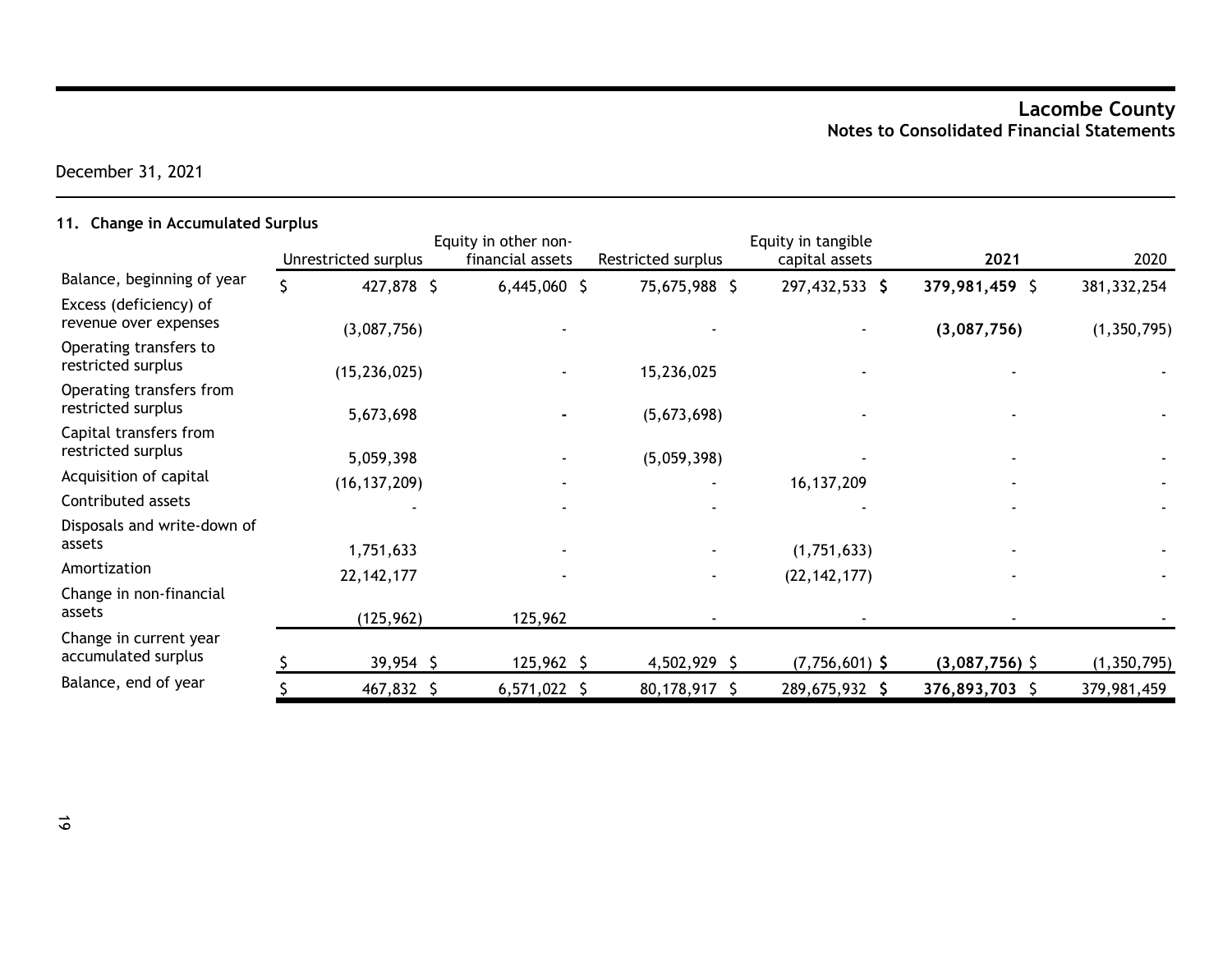### December 31, 2021

### **12. Taxation - Net**

|                                                                                                                                               | <b>Budget</b><br>2021                                         | 2021                                                               | 2020                                                        |
|-----------------------------------------------------------------------------------------------------------------------------------------------|---------------------------------------------------------------|--------------------------------------------------------------------|-------------------------------------------------------------|
| Real property<br>Machinery and equipment<br>Linear property<br>Government grants in place of property taxes<br>Designated Industrial Property | \$14,654,880<br>122,810<br>7,082,380<br>137,670<br>22,188,650 | \$14,621,757<br>S<br>122,805<br>7,082,379<br>134,099<br>22,189,206 | 14,829,033<br>107,389<br>7,166,161<br>130,467<br>21,790,596 |
|                                                                                                                                               | 44,186,390                                                    | 44,150,246                                                         | 44,023,646                                                  |
| Requisitions<br>ASFF/Opted-Out Schools<br>Lacombe Foundation<br>Designated Industrial Property                                                | 11,726,100<br>408,580<br>326,170<br>12,460,850                | 11,705,249<br>407,925<br>326,172<br>12,439,346                     | 11,868,603<br>408,239<br>323,276<br>12,600,118              |
| Available for general municipal purposes                                                                                                      | \$31,725,540                                                  | $$31,710,900 \ $31,423,528$                                        |                                                             |
|                                                                                                                                               |                                                               |                                                                    |                                                             |
| 13. Taxation - other                                                                                                                          | <b>Budget</b><br>2021                                         | 2021                                                               | 2020                                                        |

|                                                       | 2021    |     | 2021       | 2020               |
|-------------------------------------------------------|---------|-----|------------|--------------------|
| Community Aggregate Payment Levy<br>Well Drilling Tax | 660,000 | - S | 847,044 \$ | 718,520<br>271,062 |
|                                                       | 660,000 |     | 847,044    | 989,582            |

The Community Aggregate Payment Levy is authorized through the Municipal Government Act and established through an approved bylaw. The levy is imposed in respect of all sand and gravel businesses operating in the municipality to raise revenue to be used toward the payment of infrastructure and other costs of the municipality. The amount of revenue generated fluctuates from year to year based upon sand and gravel activity. The levy rate applied is \$0.40 per tonne of sand or gravel hauled.

The Well Drilling Equipment Tax is authorized though the Municipal Government Act and established through an approved bylaw. The revenue generated is based upon the amount of well drilling activity from year to year and rates set by Alberta Regulation. The current rate is \$0.00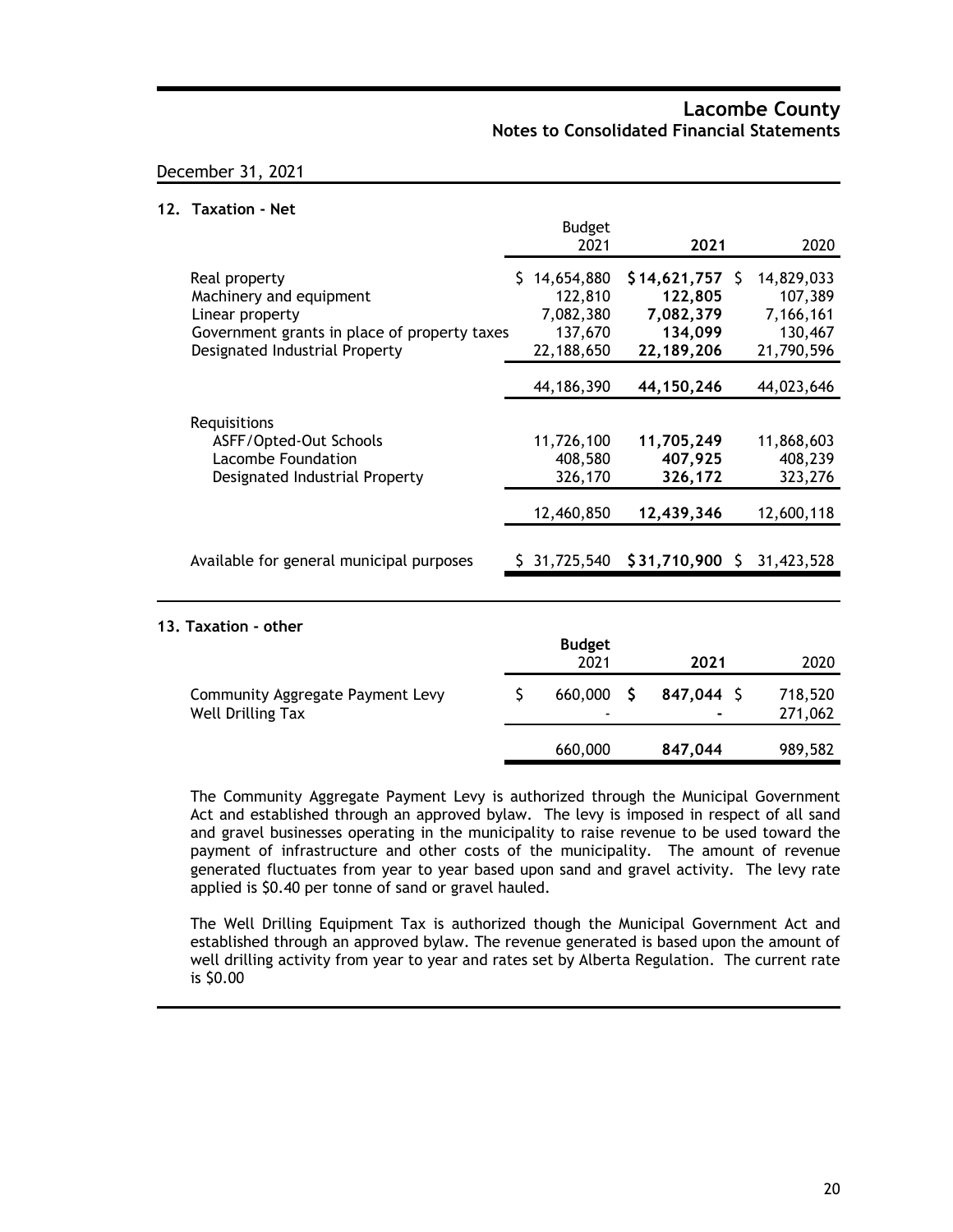### December 31, 2021

#### **14. Government Transfers**

|                                |      | <b>Budget</b> |    |                 |    |            |
|--------------------------------|------|---------------|----|-----------------|----|------------|
|                                | 2021 |               |    | 2021            |    | 2020       |
| Operating                      |      |               |    |                 |    |            |
| General government             | \$   | 384,990       | S. | $341,159$ \$    |    | 1,012,577  |
| Protective services            |      | 58,640        |    | 99,630          |    | 49,941     |
| <b>Transportation services</b> |      | 523,566       |    | 508,289         |    | 472,473    |
| <b>Environmental services</b>  |      | 60,000        |    | 60,000          |    | 60,000     |
| Public health and welfare      |      | 303,650       |    | 303,656         |    | 367,628    |
| Planning and development       |      |               |    | 1,059           |    | 40,491     |
| Agriculture services           |      | 123,910       |    | 123,907         |    | 123,907    |
|                                |      |               |    |                 |    |            |
|                                |      | 1,454,756     |    | $$1,437,700$ \$ |    | 2,127,017  |
| Capital                        |      |               |    |                 |    |            |
| Transportation services        |      | 7,848,314     |    | 5,993,304       |    | 7,829,166  |
| <b>Environmental services</b>  |      |               |    | 999             |    | 120,041    |
|                                |      | 7,848,314     | S. | 5,994,303       | -S | 7,949,207  |
| Total government transfers     |      | 9,303,070     | S. | 7,432,003 \$    |    | 10,076,224 |
|                                |      |               |    |                 |    |            |

### **15. Expenses by Object**

|                                                                                                                                                                                                                                                        | <b>Budget</b>                                                                            |                                                                                                        |                                                                                                    |
|--------------------------------------------------------------------------------------------------------------------------------------------------------------------------------------------------------------------------------------------------------|------------------------------------------------------------------------------------------|--------------------------------------------------------------------------------------------------------|----------------------------------------------------------------------------------------------------|
|                                                                                                                                                                                                                                                        | 2021                                                                                     | 2021                                                                                                   | 2020                                                                                               |
| Salaries and wages<br>Contracted and general services<br>Goods, materials and supplies<br>Transfers to other organizations<br>Purchases from other governments<br>Cancellations and uncollectible<br>Amortization<br>Write-downs and losses on capital | 12,826,800 \$<br>3,510,410<br>3,253,510<br>7,287,240<br>259,000<br>5,850<br>22, 142, 177 | 11,925,678 \$<br>3,328,577<br>2,693,699<br>7,039,472<br>260,741<br>76,486<br>22, 142, 177<br>1,655,646 | 11,744,533<br>2,725,747<br>2,653,393<br>6,962,448<br>239,530<br>977,669<br>23,307,730<br>2,741,989 |
|                                                                                                                                                                                                                                                        | 49,284,987 \$                                                                            | 49,122,476 \$                                                                                          | 51,353,039                                                                                         |

The budget figure for amortization has been adjusted from the budget approved by council May 27, 2021 (Note 22). Amortization is not funded by the County.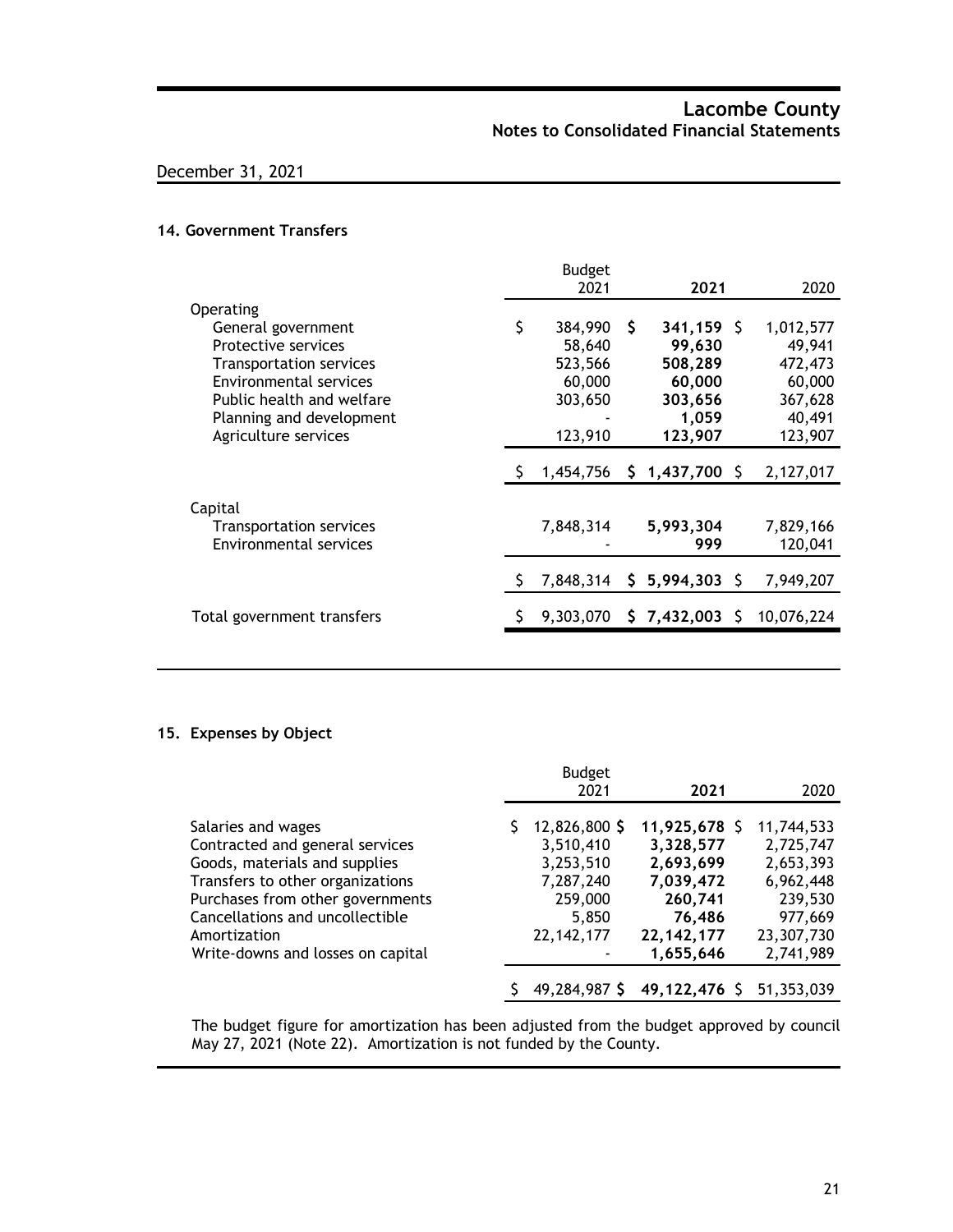#### **16. Municipal Employees Pension Plans and Retirement Benefits**

#### Local Authorities Pension Plan

Certain employees of the County are eligible to be members of the Local Authorities Pension Plan (LAPP), a multi-employer pension plan which is covered by the Public Sector Pension Plans Act. The plan provides defined pension benefits to employees based on their length of service and rates of pay. Contributions for the year were:

|                                                         | 2021                    | 2020                       |
|---------------------------------------------------------|-------------------------|----------------------------|
| <b>Employer contributions</b><br>Employee contributions | $817,693$ \$<br>742.724 | 800,871<br>728,086         |
|                                                         |                         | $1,560,417$ \$ $1,528,957$ |

As this is a multi-employer pension plan, these contributions are the County's pension benefit expense. No pension liability for this type of plan is included in the County's financial statements. The most recent valuation as at December 31, 2020 indicates a surplus of \$4.961 billion (2019 surplus - \$7.913 billion) for basic pension benefits. The actuary does not attribute portions of the unfunded liability to individual employers.

#### Alberta Municipalities Apex Supplementary Pension Plan

Certain employees of the County are eligible to be members of the Alberta Municipalities APEX Supplementary Pension Plan (APEX), a multi-employer pension plan. This plan provides defined pension benefits to employees based on their length of service and rates of pay.

|                                                         | 2021                  | 2020             |
|---------------------------------------------------------|-----------------------|------------------|
| <b>Employer contributions</b><br>Employee contributions | $31,238$ \$<br>21,177 | 29,762<br>20,177 |
|                                                         | $52,415$ \$           | 49,939           |

As this is a multi-employer pension plan, these contributions are the County's pension benefit expense. No pension liability for this type of plan is included in the County's financial statements. The most recent valuation as at December 31 2020 indicates a deficit of \$2.62 million (2019 - 0.61 million) for basic pension benefits. The actuary does not attribute portions of the unfunded liability to individual employers.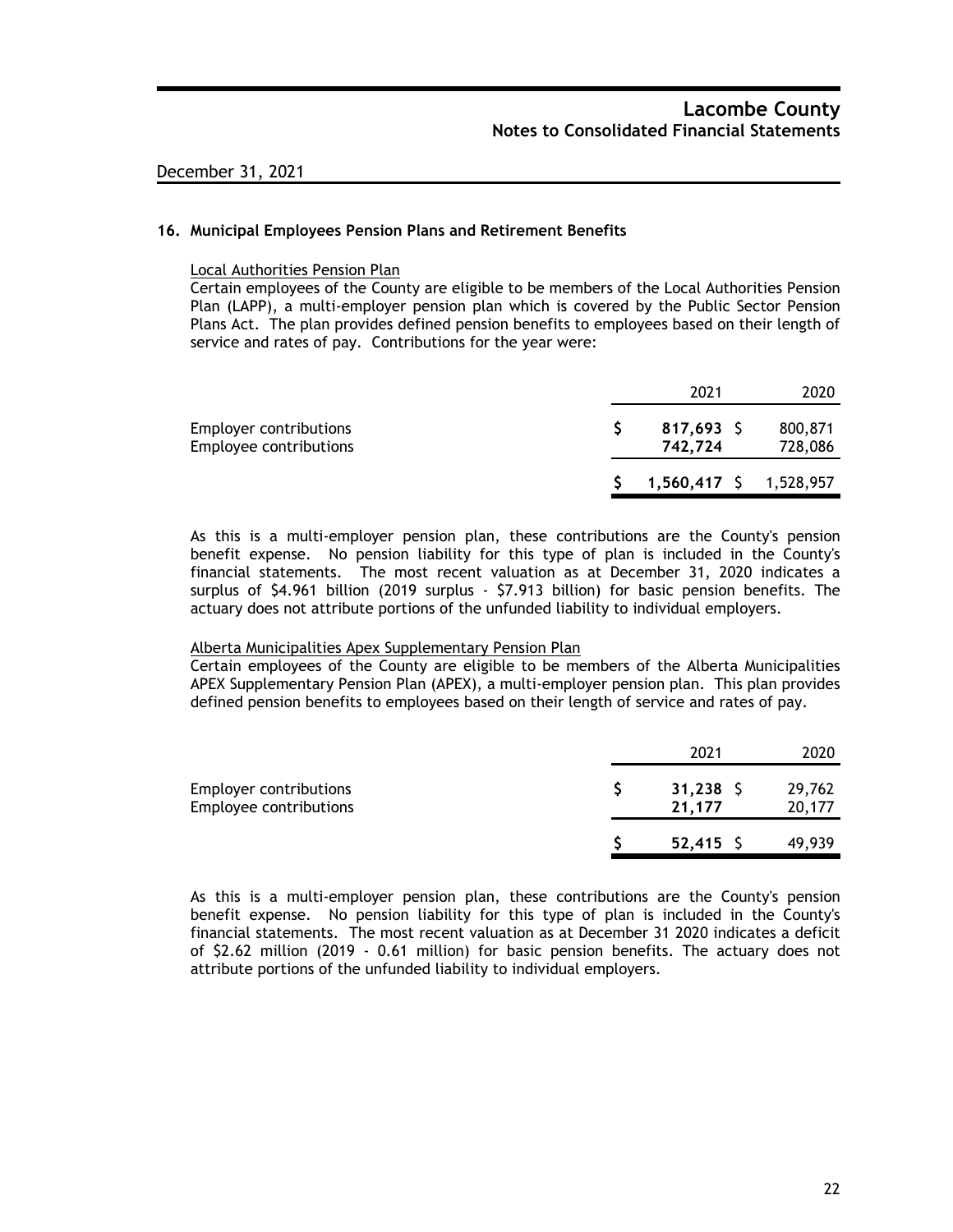### **16. Municipal Employees Pension Plans and Retirement Benefits (continued)**

#### Alberta Municipalities Municipal Supplemental Employee Retirement Plan

The County is a participant in the Alberta Municipalities MuniSERP retirement plan, a multiple-employer defined benefit plan. The County has made this plan available to certain employees to enrol as members. The benefit liability to the County is calculated on an individual member basis. This plan provides a supplemental retirement defined benefit to employees based on their length of service and rates of pay. Contribution flutuations are the result of market changes.

|                               | 2021     | 2020   |
|-------------------------------|----------|--------|
| <b>Employer contributions</b> | 12,571 S | 39,853 |

The accrued benefit liability as at December 31, 2021 was \$113,645 (2020 - \$90,963). The benefit liability as at December 31, 2021 was over funded by \$18,136 (2020 - over funded \$23,146).

### **17. Remuneration Disclosure**

Disclosure of remuneration for municipal officials, the chief administrative officer and designated officers as required by Alberta Regulation 313/2000 is as follows:

|                           |              |         |     | Benefits &        |   | Total   |    | Total   |
|---------------------------|--------------|---------|-----|-------------------|---|---------|----|---------|
|                           | Compensation |         |     | <b>Allowances</b> |   | 2021    |    | 2020    |
| Councillors:              |              |         |     |                   |   |         |    |         |
| Division 1                | \$           | 56,357  | -\$ | 13,080            | S | 69,437  | -S | 64,999  |
| Division 2                |              | 69,342  |     | 12,338            |   | 81,680  |    | 78,913  |
| Division 3- Reeve Nov-Dec |              | 59,853  |     | 7,985             |   | 67,838  |    | 59,051  |
| Division 4- Reeve Jan-Oct |              | 55,767  |     | 8,905             |   | 64,672  |    | 76,820  |
| Division 4                |              | 12,228  |     | 2,890             |   | 15,118  |    |         |
| Division 5                |              | 44,119  |     | 4,672             |   | 48,791  |    | 65,493  |
| Division 5                |              | 12,818  |     | 2,461             |   | 15,279  |    |         |
| Division 6                |              | 40,775  |     | 5,163             |   | 45,938  |    | 57,655  |
| Division 6                |              | 12,228  |     | 2,695             |   | 14,923  |    |         |
| Division 7                |              | 59,308  |     | 12,732            |   | 72,040  |    | 66,992  |
| Administration:           |              |         |     |                   |   |         |    |         |
| <b>County Manager</b>     |              | 254,696 |     | 63,820            |   | 318,516 |    | 315,992 |
| Designated Officer        |              | 149,595 |     | 10,659            |   | 160,254 |    | 159,443 |
| <b>Designated Officer</b> |              | 137,037 |     | 26,764            |   | 163,801 |    | 159,845 |
|                           |              |         |     |                   |   |         |    |         |

Council Compensation: includes base pay and per diem.

Council Benefits and Allowances: includes the County's contribution for health, dental and insurance benefits, convention expenses, and mileage paid for attending meetings and other Council functions.

County Manager and Designated Officer Salary: includes regular base pay.

County Manager and Designated Office Benefits and Allowances: includes the County's contribution for Canada Pension Plan, Employment Insurance, health, dental and insurance benefits, pension, professional memberships, tuition and mileage.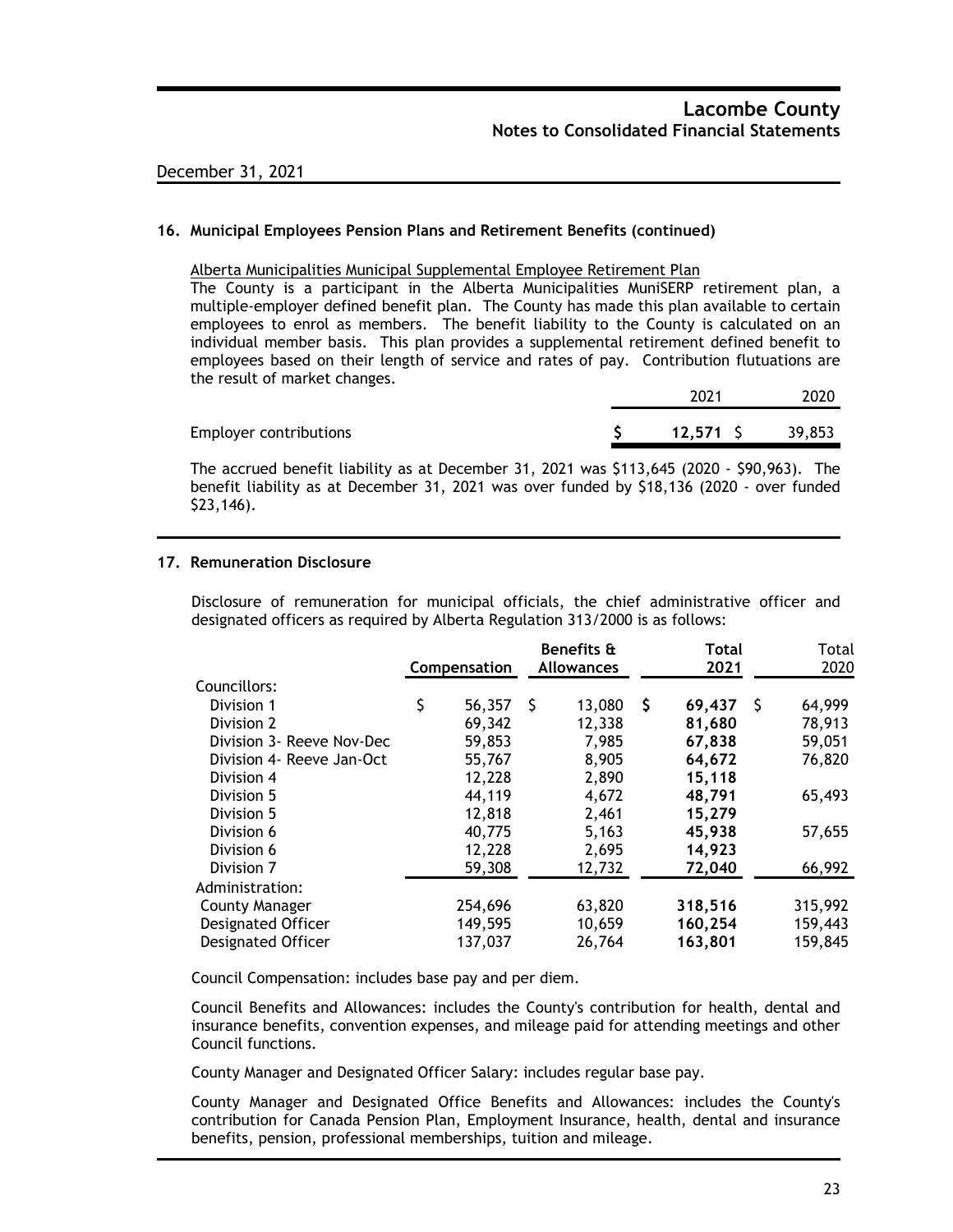#### **18. Debt Limits**

Section 276(2) of the Municipal Government Act requires that debt and debt limits as defined by Alberta Regulation for the County be disclosed as follows:

|                                        | 2021                        | 2020       |
|----------------------------------------|-----------------------------|------------|
| Total debt limit<br>Total debt         | $$57,113,207$ $$61,615,935$ |            |
| Total debt limit available             | 57, 113, 207                | 61,615,935 |
| Debt servicing limit<br>Debt servicing | 9,518,868                   | 10,269,323 |
| Total debt servicing limit available   | 9,518,868                   | 10,269,323 |

The debt limit is calculated at 1.5 times revenue of the County (as defined in Alberta Regulation 255/00) and the debt service limit is calculated at 0.25 times such revenue. Incurring debt beyond these limitations requires approval by the Minister of Municipal Affairs. These thresholds are guidelines used by Alberta Municipal Affairs to identify municipalities, which could be at financial risk if further debt is acquired. The calculation taken alone does not represent the financial stability of the municipality. Rather, the financial statements must be interpreted as a whole.

#### **19. Contingencies and Commitments**

The County is a member of the Genesis Reciprocal Insurance Exchange. Under the terms of membership, the County could become liable for its proportionate share of any claim losses in excess of the funds held by the exchange. Any liability incurred would be accounted for as a current transaction in the year the losses are determined.

The County has entered into an agreement with the Town of Blackfalds to purchase water and wastewater services from the Town of Blackfalds to serve the Joint Economic Area. Rates are set on an annual basis. The agreement will expire in 2054 with an option for renewal. Either party may terminate this agreement with three years written notice.

The County has entered into an agreement with the City of Lacombe to purchase water and wastewater services from the City of Lacombe to serve the Joint Economic Area. Rates are set on an annual basis. The agreement will expire in 2057 with an option for renewal. Either party may terminate this agreement with three years written notice.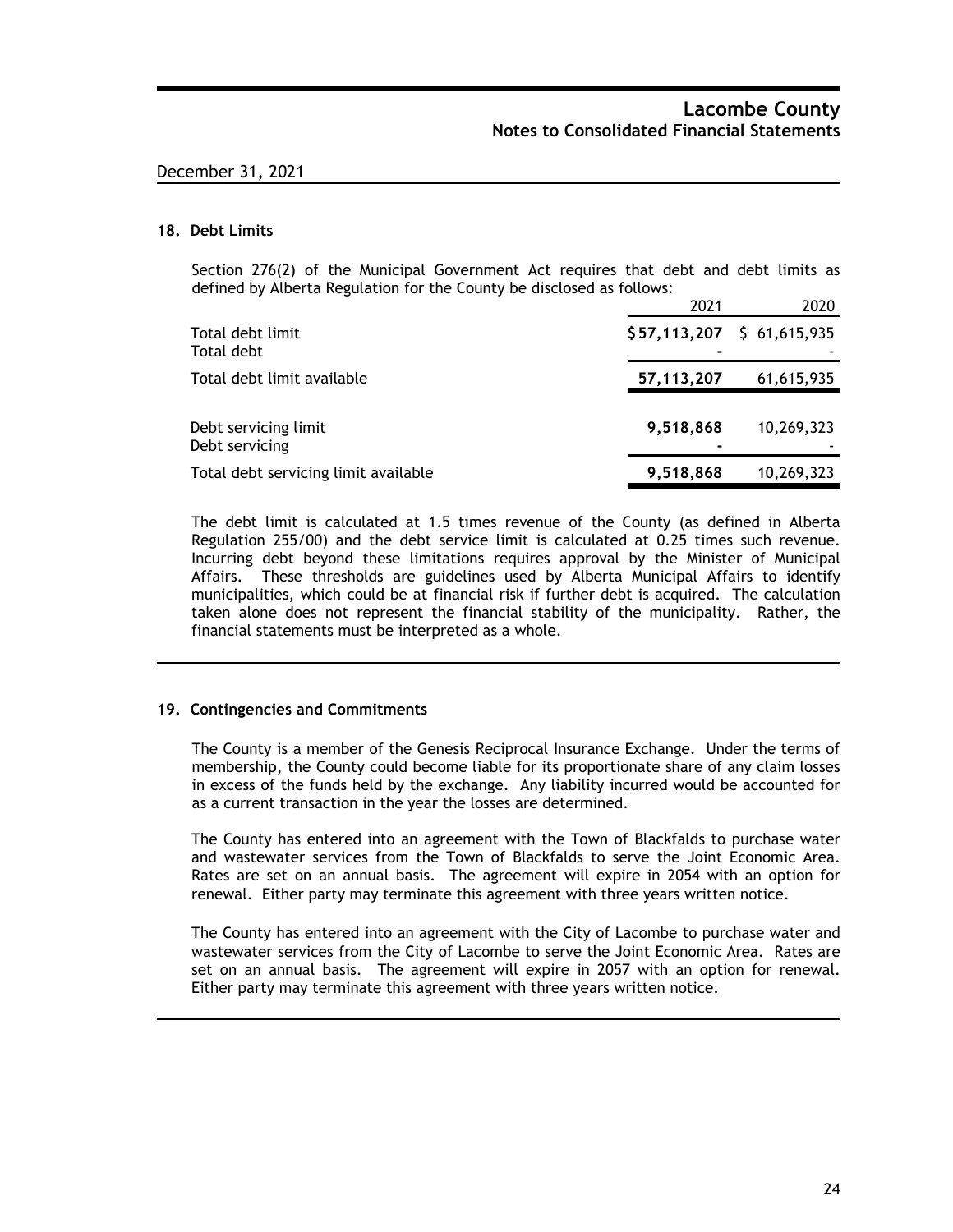#### **20. Liability for Contaminated Sites**

Effective for years beginning on or after April 1, 2014, municipalities and other public sector entities were required to account for and report liabilities related to the remediation of contaminated sites (Section PS 3260).

In 2015, County management undertook steps to identify sites that would fall under this accounting standard including a comprehensive review of all properties owned and controlled by the County. No sites were identified that would fall under this standard.

Management reviewed the prior year analysis and 2021 activity in the County and determined that no sites met the criteria to be reported as a liability.

#### **21. Funds Held in Trust**

Certain assets have been conveyed or assigned to the County to be administered as directed by agreement or statute. The County holds the assets for the benefit of and stand in fiduciary relationship to the beneficiaries. The following trust funds and assets are excluded from the County's financial statements:

|                                            | 2021        | 2020    |
|--------------------------------------------|-------------|---------|
| Tax Sale Surplus                           | $32,483$ \$ | 32,333  |
| Scholarships                               | 37,672      | 37,672  |
| Mirror Cemetery Perpetual Care Fund        | 17,515      | 17,215  |
| Drainage Maintenance Funds                 | 56,250      | 45,974  |
| Lacombe Regional Waste Services Commission | (2,890)     | (190)   |
| Shared Fire Equipment Funds                | 116,720     | 120,512 |
|                                            | 257,750 S   | 253,516 |

The Shared Fire Equipment Funds consist of various agreements between the Municipality and municipalities within Lacombe County who have agreed to share the costs of operating jointly owned fire equipment.

The County holds land in lieu of cash as a security deposit. The County has agreed to not sell lots titled to the County unless the developer defaults on the development agreement.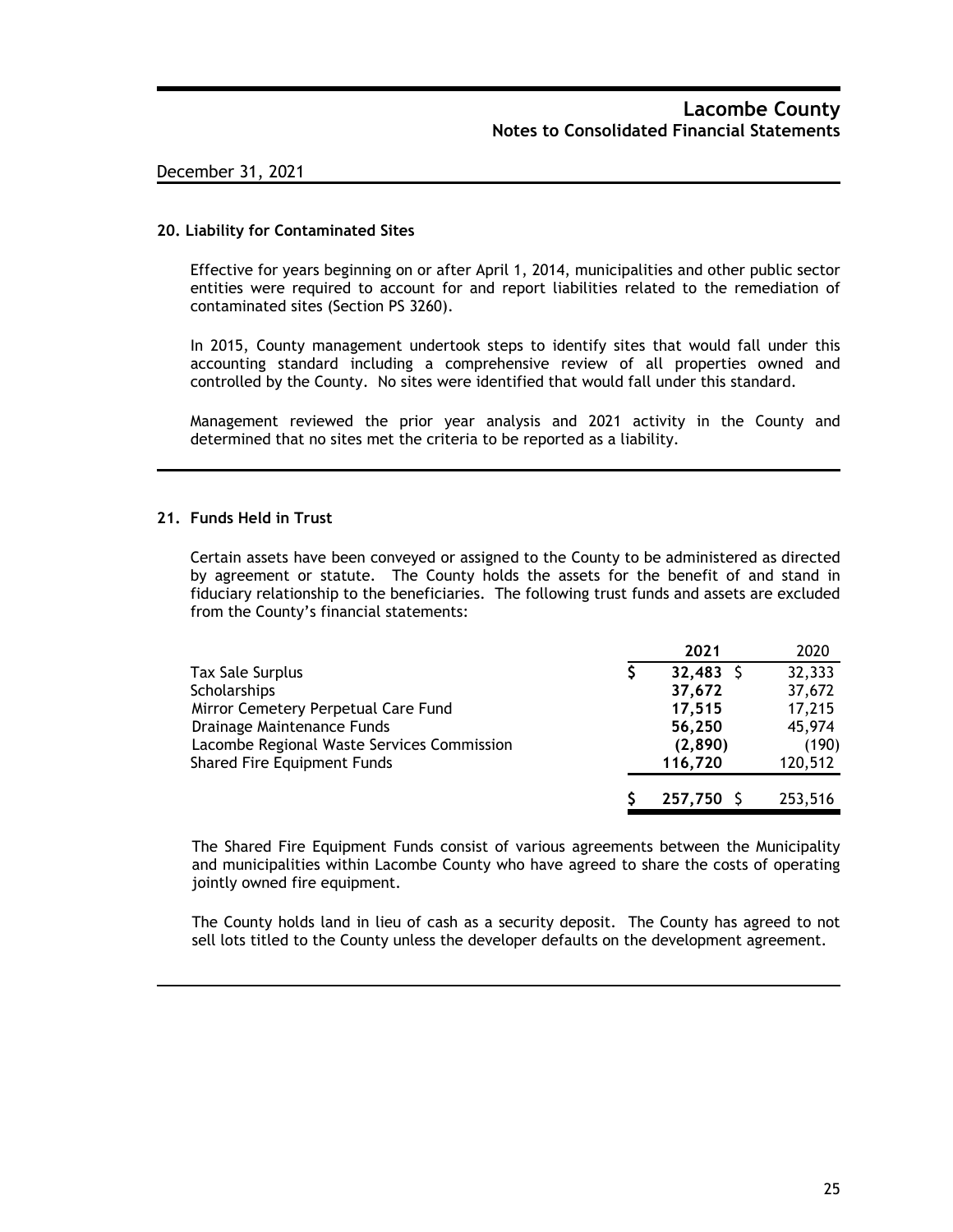#### **22. Budget**

The budget adopted by Council on May 27, 2021 was not prepared on a basis consistent with that used to report actual results (Public Sector Accounting Standards). The budget was prepared on a modified accrual basis while Public Sector Accounting Standards now require a full accrual basis.

The modifications from full accrual basis are as follows:

The County does not budget for amortization. The actual amortization expense for the year is included in the budget presentation to provide comparability between budgeted and actual results.

The County budgets for capital expenditures and proceeds from the disposition of capital in a separate capital budget (Note 23).

The County budgets for transfers to and from reserves for both operations and capital (Note 23).

The County budgets for the purchase and use of inventory (Note 23).

As a result, the budget figures presented in the statements of operations and change in net financial assets represent the budget adopted by Council on May 27, 2021 with adjustments as follows:

|                                         | <b>Budget</b> |            | Amortization<br>Allocation | <b>Budget per Financial</b><br><b>Statements</b> | Actual per Financial<br>Statements |
|-----------------------------------------|---------------|------------|----------------------------|--------------------------------------------------|------------------------------------|
|                                         |               |            |                            |                                                  |                                    |
| <b>Total Revenues</b>                   |               | 48,818,050 |                            | 48,818,050                                       | \$<br>46,034,720                   |
| General government                      |               | 5,489,190  | 285,855                    | 5,775,045                                        | 5,240,223                          |
| Protective services                     |               | 3,232,430  | 368,539                    | 3,600,969                                        | 3,214,644                          |
| Transportation                          |               |            |                            |                                                  |                                    |
| services                                |               | 8,734,540  | 20,744,121                 | 29,478,661                                       | 28,831,975                         |
| Environmental                           |               |            |                            |                                                  |                                    |
| services                                |               | 2,225,540  | 358,945                    | 2,584,485                                        | 2,861,737                          |
| Cemetery                                |               | 72,680     |                            | 72,680                                           | 63,294                             |
| Social and family                       |               |            |                            |                                                  |                                    |
| services                                |               | 386,400    |                            | 386,400                                          | 381,203                            |
| Recreation and                          |               |            |                            |                                                  |                                    |
| cultural services                       |               | 4,914,160  | 226,461                    | 5,140,621                                        | 4,545,905                          |
| Planning and                            |               |            |                            |                                                  |                                    |
| development                             |               | 985,380    | 2,070                      | 987,450                                          | 1,121,278                          |
| Agriculture services                    |               | 1,102,490  | 156,186                    | 1,258,676                                        | 1,206,571                          |
| Write-down of                           |               |            |                            |                                                  |                                    |
| capital assets<br>Loss on sale of       |               |            |                            |                                                  | 1,591,344                          |
| capital assets                          |               |            |                            |                                                  | 64,302                             |
|                                         |               |            |                            |                                                  |                                    |
| <b>Total Expenditures</b>               |               | 27,142,810 | 22, 142, 177               | 49,284,987                                       | 49, 122, 476                       |
| Excess of revenues<br>over expenditures |               | 21,675,240 | (22, 142, 177)             | (466, 937)                                       | (3,087,756)                        |
|                                         |               |            |                            |                                                  |                                    |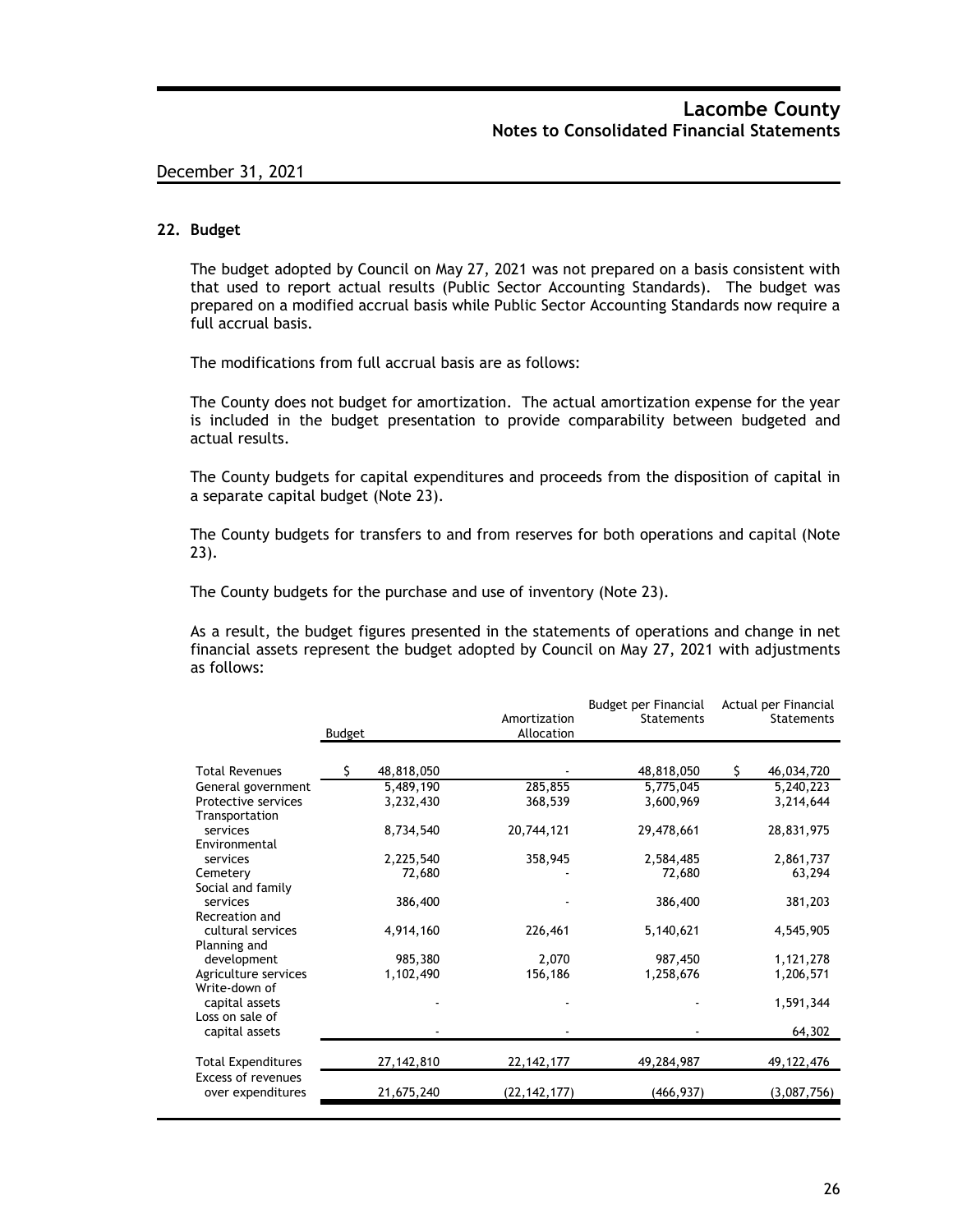### **23. Reconciliation of Operating Results to Budget**

|                                                                                            |   | <b>Budget</b>   |                |                |
|--------------------------------------------------------------------------------------------|---|-----------------|----------------|----------------|
|                                                                                            |   | 2021            | 2021           | 2020           |
| Excess (deficiency) of revenue over<br>expenditures, per financial statements<br>Add back: | S | $(466, 937)$ \$ | (3,087,756)    | (1,350,795)    |
| Amortization expense                                                                       |   | 22, 142, 177    | 22, 142, 177   | 23,307,730     |
| Proceeds on disposal of capital assets                                                     |   | 252,000         | 313,790        | 1,259,360      |
| Loss on sale of capital assets                                                             |   |                 | 64,302         | 70,218         |
| Write-downs of capital assets                                                              |   |                 | 1,591,344      | 2,671,771      |
| Net transfers (to) from reserves                                                           |   | (1, 971, 780)   | (4,502,929)    | 2,559,987      |
| Use (purchase) of inventory<br>Deduct:                                                     |   | 25,970          | (125, 962)     | 304,209        |
| Tangible capital asset purchases                                                           |   | (19,981,430)    | (16, 137, 209) | (27, 393, 353) |
| (Gain) loss on disposal of capital assets                                                  |   |                 | (217, 803)     | (929, 942)     |
| Contributed assets                                                                         |   |                 |                | (498, 911)     |
| Results of operations                                                                      |   |                 | $39,954$ \$    | 274            |

The budget figure for amortization has been adjusted from the budget approved by Council May 27, 2021 (Note 22). Amortization is not funded by the County.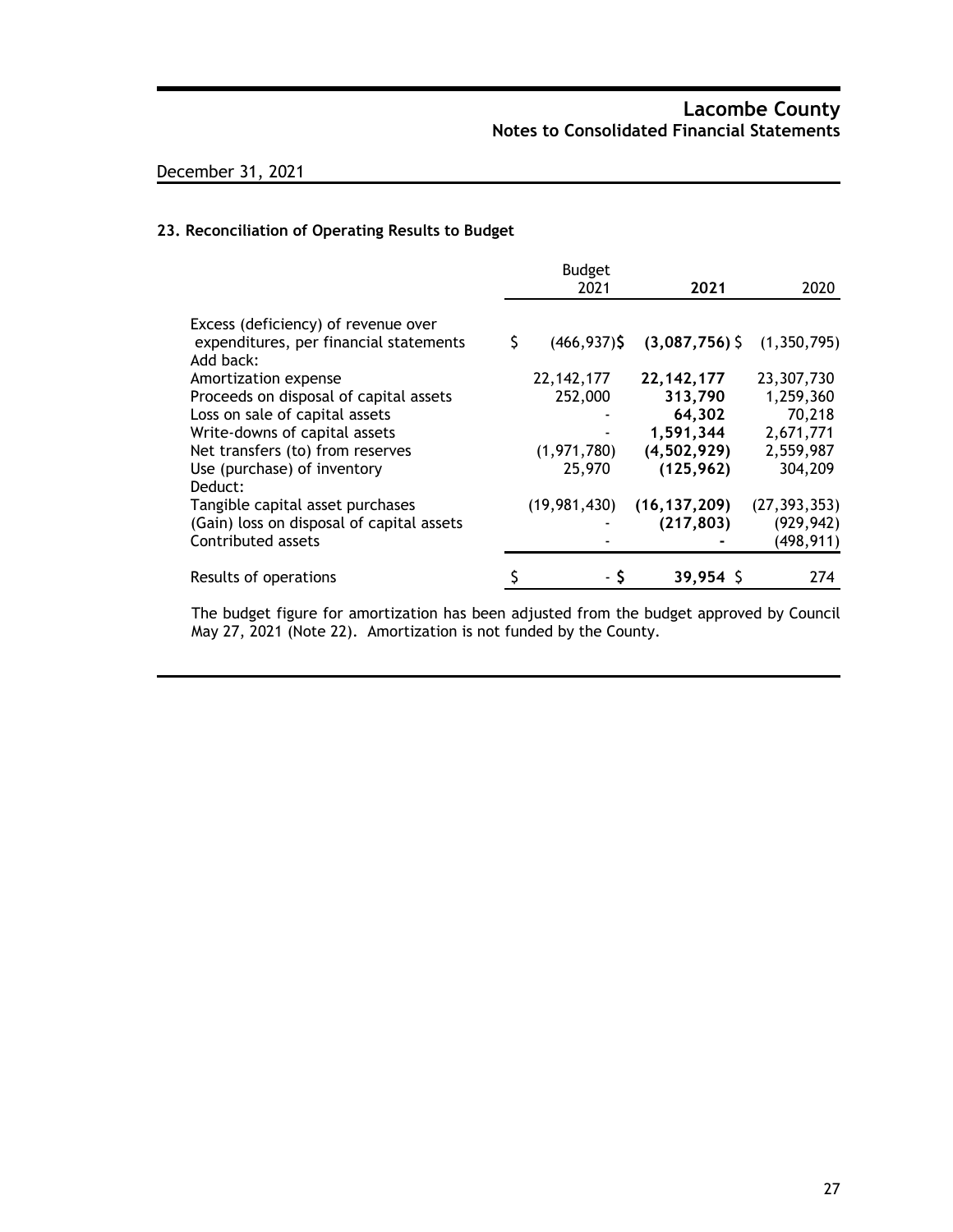#### **24. Segmented Information**

The County is a diversified municipal government institution that provides a wide range of services to its citizens. Distinguishable functional segments have been separately disclosed in the segmented information. The nature of the segments and the activities they encompass are as follows:

#### **General government**

Provides legislative and administrative oversight for the entire County.

#### **Protective services**

Provides fire, ambulance, safety, community peace officer, and bylaw services for the entire County.

#### **Transportation services**

Manages the County's fleet of equipment as well as maintain and improve the County's infrastructure.

#### **Environmental services**

Provides water, wastewater, solid waste and recycling services.

#### **Cemetery**

Provides support and funding for various cemetery groups in the County.

#### **Social and family services**

Provides family and community support services.

#### **Recreation and cultural services**

Provides funding to recreation groups including other local municipalities within the County.

#### **Planning and development**

Provides services related to all property development plans through its application process.

#### **Agriculture services**

Provides services for weed and pest control as well as horticulture and soil conservation.

The accounting policies of the segments are the same as those described in the summary of significant accounting policies. In measuring and reporting segment revenue from transactions with other segments, inter-segment transfers have been eliminated. The revenues and expenses that are directly attributable to a particular segment are allocated to that segment. Taxation revenue is revenue of the County as a whole and has not been allocated to individual segments. It has been allocated in its entirety to general government.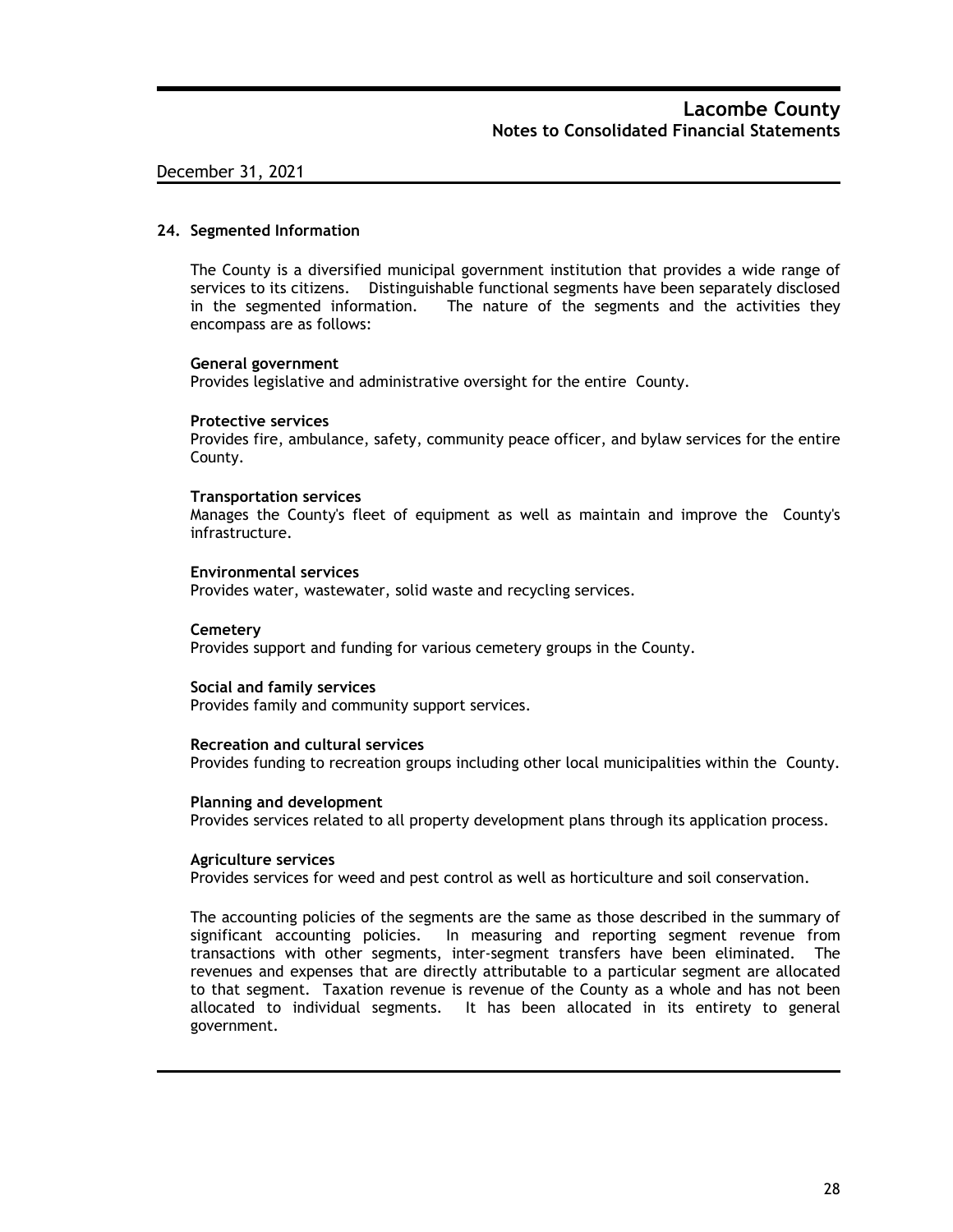### **24. Segmented Information** (continued) **- 2021**

| For the year ended<br>December 31 |    | General<br>government | Protective<br>services | Transportation<br>services | Environmental<br>services | Cemetery       | Social and<br>family services | Recreation and<br>cultural service | Planning and<br>development | Agriculture<br>services | 2021<br><b>Total</b> |
|-----------------------------------|----|-----------------------|------------------------|----------------------------|---------------------------|----------------|-------------------------------|------------------------------------|-----------------------------|-------------------------|----------------------|
| Revenue                           |    |                       |                        |                            |                           |                |                               |                                    |                             |                         |                      |
| <b>Taxation</b>                   | Ŝ. | 32,557,944 \$         | $-5$                   | $-5$                       | S.<br>$\sim$              | $-5$           | $\blacksquare$                | -\$<br>- \$                        | $-5$                        |                         | 32,557,944           |
| Government                        |    |                       |                        |                            |                           |                |                               |                                    |                             |                         |                      |
| transfers                         |    | 341,159               | 99,630                 | 6,501,593                  | 999                       |                | 303,656                       |                                    | 1,059                       | 183,907                 | 7,432,003            |
| User fees and                     |    |                       |                        |                            |                           |                |                               |                                    |                             |                         |                      |
| service charges                   |    | 36,897                | 156,956                | 1,183,766                  | 1,003,610                 | 1,600          |                               |                                    | 65,440                      | 22,512                  | 2,470,781            |
| Sales to other                    |    |                       |                        |                            |                           |                |                               |                                    |                             |                         |                      |
| governments                       |    | 330,512               | 411,309                | 212,679                    | 385,655                   |                | $\blacksquare$                | 74,377                             |                             | 20,326                  | 1,434,858            |
| Permits, licenses,                |    |                       |                        |                            |                           |                |                               |                                    |                             |                         |                      |
| fines and rentals                 |    | 479,706               | 125,880                | 109,787                    |                           |                |                               |                                    | 47,750                      | 2,293                   | 765,416              |
| Investment                        |    |                       |                        |                            |                           |                |                               |                                    |                             |                         |                      |
| income                            |    | 1,083,331             |                        |                            |                           |                |                               |                                    |                             |                         | 1,083,331            |
| Gain on sale of                   |    |                       |                        |                            |                           |                |                               |                                    |                             |                         |                      |
| assets                            |    |                       |                        | 217,803                    |                           |                |                               |                                    |                             |                         | 217,803              |
| Other                             |    | 17,576                |                        | 50,713                     |                           |                |                               | 3,095                              |                             | 1,200                   | 72,584               |
|                                   |    | 34,847,125            | 793,775                | 8,276,341                  | 1,390,264                 | 1,600          | 303,656                       | 77,472                             | 114,249                     | 230,238                 | 46,034,720           |
| <b>Expenses</b>                   |    |                       |                        |                            |                           |                |                               |                                    |                             |                         |                      |
| Salaries and wages                |    | 3,248,364             | 1,428,273              | 5,091,869                  | 654,617                   |                | 17,189                        |                                    | 760,650                     | 724,716                 | 11,925,678           |
| Contracted and                    |    |                       |                        |                            |                           |                |                               |                                    |                             |                         |                      |
| general services                  |    | 819,974               | 325,949                | 1,116,050                  | 411,628                   | 9,778          |                               | 487,318                            | 49,564                      | 108,316                 | 3,328,577            |
| Goods, materials                  |    |                       |                        |                            |                           |                |                               |                                    |                             |                         |                      |
| and supplies                      |    | 217,840               | 222,789                | 1,879,155                  | 110,443                   | 621            |                               | 47,146                             | 5,952                       | 209,753                 | 2,693,699            |
| Transfers to other                |    |                       |                        |                            |                           |                |                               |                                    |                             |                         |                      |
| organizations                     |    | 593,704               | 869,093                | 781                        | 1,063,363                 | 52,895         | 364,014                       | 3,784,980                          | 303,042                     | 7,600                   | 7,039,472            |
| Cancellations and                 |    |                       |                        |                            |                           |                |                               |                                    |                             |                         |                      |
| uncollectible                     |    | 74,486                |                        |                            | 2,000                     |                |                               |                                    |                             |                         | 76,486               |
| Purchases from                    |    |                       |                        |                            |                           |                |                               |                                    |                             |                         |                      |
| other gov't                       |    |                       |                        |                            | 260,741                   |                |                               |                                    |                             |                         | 260,741              |
| Amortization                      |    | 285,855               | 368,539                | 20,744,121                 | 358,945                   |                | $\blacksquare$                | 226,461                            | 2,070                       | 156,186                 | 22, 142, 177         |
| Loss on sale of                   |    |                       |                        |                            |                           |                |                               |                                    |                             |                         |                      |
| capital assets                    |    |                       | 37,830                 | 1,617,816                  |                           |                |                               |                                    |                             |                         | 1,655,646            |
|                                   |    | 5,240,223             | 3,252,473              | 30,449,792                 | 2,861,737                 | 63,294         | 381,203                       | 4,545,905                          | 1,121,278                   | ,206,571                | 49, 122, 476         |
| Net surplus                       |    |                       |                        |                            |                           |                |                               |                                    |                             |                         |                      |
| (deficit)                         |    | 29,606,902 \$         | $(2,458,698)$ \$       | $(22, 173, 451)$ \$        | $(1,471,473)$ \$          | $(61, 694)$ \$ | $(77, 547)$ \$                | $(4,468,433)$ \$                   | $(1,007,029)$ \$            | $(976, 333)$ \$         | (3,087,756)          |
| <b>N</b> 1                        |    |                       |                        |                            |                           |                |                               |                                    |                             |                         |                      |

29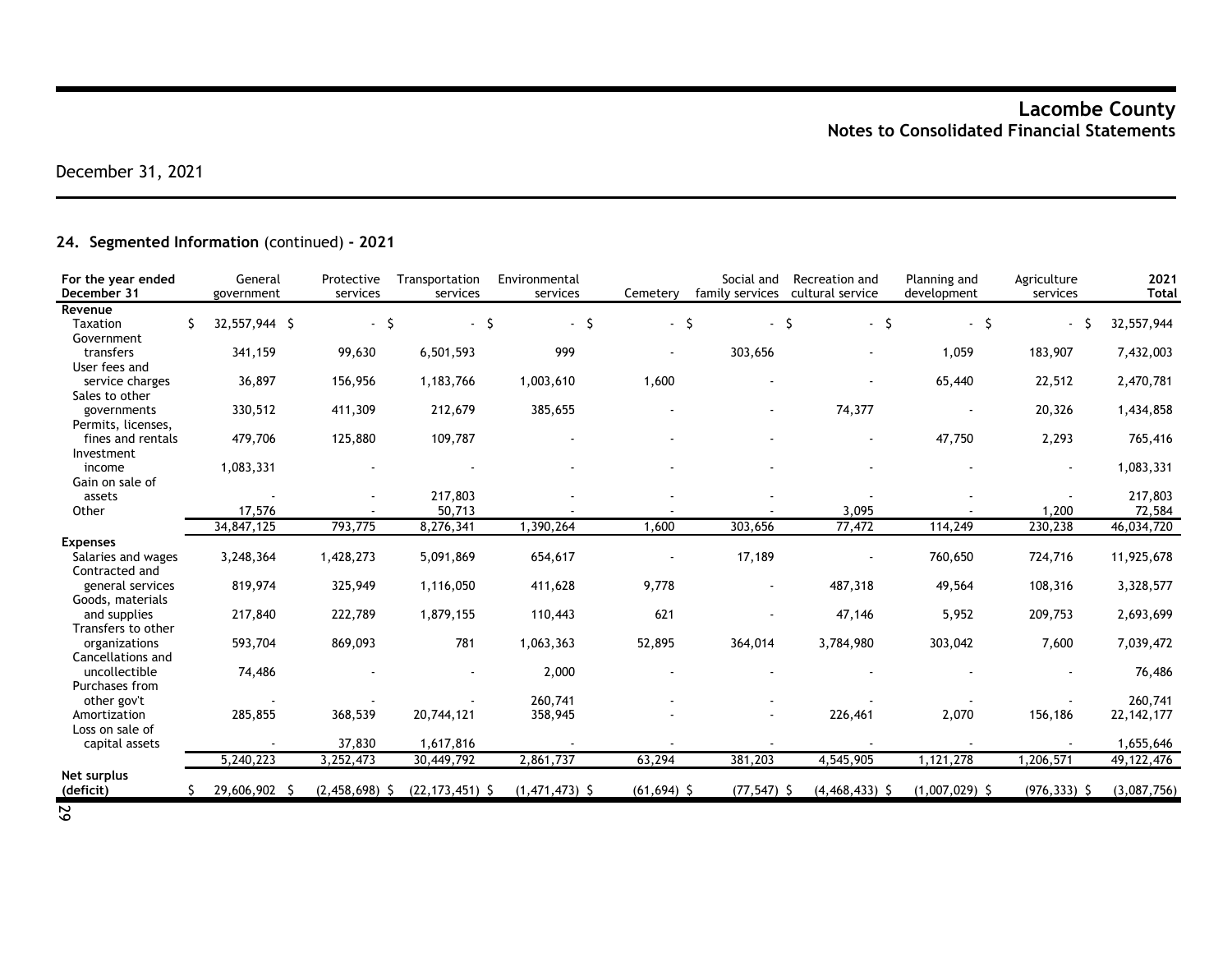### **24. Segmented Information** (continued) **- 2020**

| For the year ended<br>December 31 | General<br>government | Protective<br>services | Transportation<br>services | Environmental<br>services | Cemetery       | Social and<br>family services | Recreation and<br>cultural service | Planning and<br>development | Agriculture<br>services | 2020<br><b>Total</b> |
|-----------------------------------|-----------------------|------------------------|----------------------------|---------------------------|----------------|-------------------------------|------------------------------------|-----------------------------|-------------------------|----------------------|
| Revenue                           |                       |                        |                            |                           |                |                               |                                    |                             |                         |                      |
| <b>Taxation</b>                   | Ŝ.<br>32,413,111 \$   | $-5$                   | - \$                       | \$<br>$\sim$              | $-5$           | $\blacksquare$                | - \$<br>- \$                       | - \$                        | $\sim$                  | 32,413,111           |
| Government                        |                       |                        |                            |                           |                |                               |                                    |                             |                         |                      |
| transfers                         | 1,012,578             | 49,941                 | 8,301,639                  | 120,041                   |                | 367,628                       |                                    | 40,491                      | 183,907                 | 10,076,225           |
| User fees and                     |                       |                        |                            |                           |                |                               |                                    |                             |                         |                      |
| service charges                   | 25,483                | 35,351                 | 1,199,808                  | 860,211                   | 1,860          |                               |                                    | 42,196                      | 31,559                  | 2,196,468            |
| Sales to other                    |                       |                        |                            |                           |                |                               |                                    |                             |                         |                      |
| governments                       | 273,195               | 377,584                | 423,269                    | 390,216                   |                | $\overline{a}$                | 35,870                             |                             | 16,407                  | 1,516,541            |
| Permits, licenses,                |                       |                        |                            |                           |                |                               |                                    |                             |                         |                      |
| fines, rentals                    | 461,283               | 134,910                | 88,512                     |                           |                |                               |                                    | 42,250                      | 1,700                   | 728,655              |
| Investment income                 | 1,404,140             |                        |                            |                           |                |                               |                                    |                             |                         | 1,404,140            |
| Gain on sale of                   |                       |                        |                            |                           |                |                               |                                    |                             |                         |                      |
| assets                            | $\sim$                | 29,512                 | 872,680                    |                           |                |                               |                                    |                             | 27,750                  | 929,942              |
| Contributed assets                |                       | 204,441                | 99,000                     | 29,250                    |                |                               | 166,220                            |                             |                         | 498,911              |
| Other                             | 221,954               |                        | 2,950                      |                           |                |                               | 2,057                              |                             | 11,290                  | 238,251              |
|                                   | 35,811,744            | 831,739                | 10,987,858                 | 1,399,718                 | 1,860          | 367,628                       | 204,147                            | 124,937                     | 272,613                 | 50,002,244           |
| <b>Expenses</b>                   |                       |                        |                            |                           |                |                               |                                    |                             |                         |                      |
| Salaries and wages                | 3,376,659             | 1,214,305              | 5,091,579                  | 613,776                   |                | 14,334                        |                                    | 741,222                     | 692,658                 | 11,744,533           |
| Contracted and                    |                       |                        |                            |                           |                |                               |                                    |                             |                         |                      |
| general services                  | 685,241               | 284,262                | 930,490                    | 231,654                   | 17,988         |                               | 409,605                            | 91,361                      | 75,146                  | 2,725,747            |
| Goods, materials                  |                       |                        |                            |                           |                |                               |                                    |                             |                         |                      |
| and supplies                      | 168,449               | 216,326                | 1,882,151                  | 93,378                    | 759            |                               | 97,543                             | 6,902                       | 187,885                 | 2,653,393            |
| Transfers to other                |                       |                        |                            |                           |                |                               |                                    |                             |                         |                      |
| organizations                     | 546,722               | 631,612                | 2,351                      | 1,625,273                 | 26,953         | 445,359                       | 3,646,353                          | 3,045                       | 34,780                  | 6,962,448            |
| Cancellations and                 |                       |                        |                            |                           |                |                               |                                    |                             |                         |                      |
| uncollectible                     | 975,669               |                        |                            | 2,000                     |                |                               |                                    |                             |                         | 977,669              |
| Purchases from                    |                       |                        |                            |                           |                |                               |                                    |                             |                         |                      |
| other gov't                       |                       |                        |                            | 239,530                   |                |                               |                                    |                             |                         | 239,530              |
| Amortization                      | 284,440               | 359,278                | 21,946,275                 | 346,152                   |                |                               | 220,569                            | 2,070                       | 148,946                 | 23,307,730           |
| Write-down of                     |                       |                        |                            |                           |                |                               |                                    |                             |                         |                      |
| capital assets                    |                       |                        |                            |                           |                |                               |                                    |                             |                         |                      |
| Loss on sale of                   |                       |                        |                            |                           |                |                               |                                    |                             |                         |                      |
| capital assets                    | 3,212                 |                        | 2,737,717                  |                           |                |                               |                                    |                             | 1,060                   | 2,741,989            |
|                                   | 6,040,392             | 2,705,783              | 32,590,563                 | 3,151,763                 | 45,700         | 459,693                       | 4,374,070                          | 844,600                     | 1,140,475               | 51,353,039           |
| Net surplus (deficit) \$          | 29,771,352 \$         | $(1,874,044)$ \$       | $(21,602,705)$ \$          | $(1,752,045)$ \$          | $(43, 840)$ \$ | $(92,065)$ \$                 | $(4, 169, 923)$ \$                 | $(719, 663)$ \$             | $(867, 862)$ \$         | (1, 350, 795)        |

30